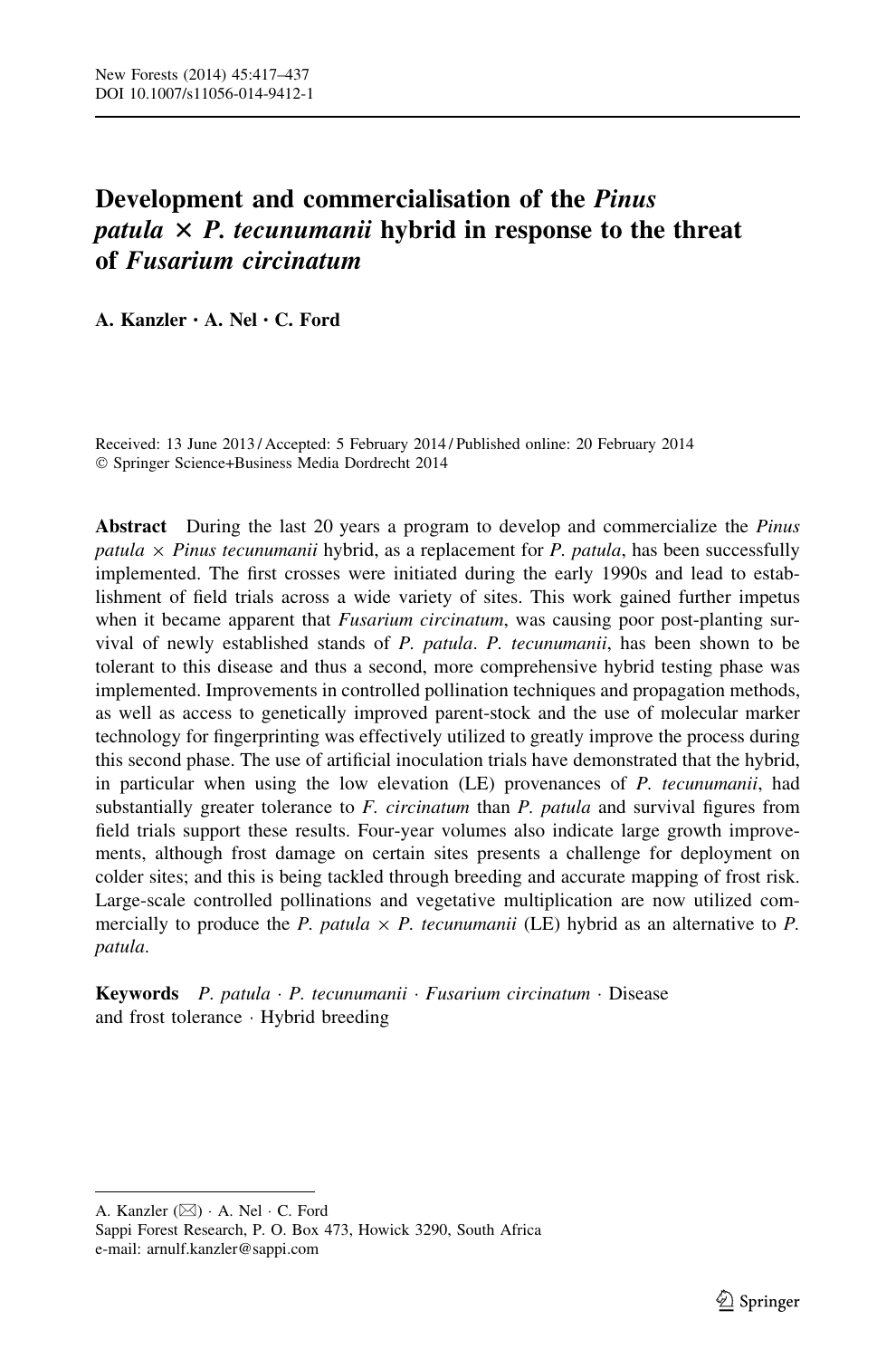#### Introduction

Pinus patula Schiede ex Schlect. & Cham. is currently the single most widely distributed softwood species planted in southern Africa, and represents around half of the total area planted to softwoods (FES [2008\)](#page-19-0). According to Dvorak et al. [\(2000a\)](#page-18-0), P. patula requires deep, well drained soils and grows best in the mist belt regions of South Africa above 1,000 m elevation. In southern Africa the species is generally planted in areas with mean annual temperatures below 17  $^{\circ}$ C (Morris and Pallett [2000\)](#page-19-0).

Pinus tecunumanii Eguiluz & J. P. Perry is a species found in Mexico and Central America and two distinct groups are recognized: (1) trees from high elevation populations that occur from approximately 1,500–2,900 m altitude in Honduras, Guatemala and Mexico and, (2) low elevation (LE) populations that occur from approximately 450–1,500 m altitude in Nicaragua, Honduras and Belize (Dvorak et al. [2000b](#page-19-0)). These two groups differ in a number of ways. The high elevation has slightly poorer tolerance to Fusarium circinatum (Hodge and Dvorak [2000](#page-19-0)), lower wood density (Malan [1994](#page-19-0)) and better cold tolerance (Kanzler [2007](#page-19-0); Hodge et al. [2012](#page-19-0)). P. tecunumanii, as a species, offers a number of advantages over *P. patula*: these include rapid growth in the nursery, better drought tolerance, higher productivity (Hodge and Dvorak [2012\)](#page-19-0), higher wood density, more uniform wood (Malan [1994;](#page-19-0) Dommisse [1994\)](#page-18-0) and better tolerance to F. circinatum (Hodge and Dvorak [2000\)](#page-19-0).

Fusarium circinatum was first identified in a South African nursery in 1990 (Viljoen et al. [1994](#page-20-0)) and was essentially restricted to nurseries until 2000. Since then the pathogen has caused severe post-establishment mortality with P. patula in commercial plantations (Crous [2005\)](#page-18-0). Pinus patula has been identified as being particularly susceptible to the pitch canker fungus (Hodge and Dvorak [2000\)](#page-19-0), and indeed, F. circinatum poses a serious threat to the continued use of pure P. patula as a commercial species (Morris [2010;](#page-19-0) Mitchell et al. [2012a\)](#page-19-0). Since then the disease has been found in older trees in plantations of P. radiata in the moist areas in the southern Cape coastal zone (Coutinho et al. [2007\)](#page-18-0).

Inter-specific hybrids provide the potential to combine the advantages of both parent species and have been used successfully in tree species since the early to mid-1900s (Dungey [2001](#page-18-0)). Almost 30 years ago (Barnes and Styles [1983](#page-18-0)) suggested that there may be great potential in crossing P. patula with some of the other closed-cone pines to produce hybrids that could be better adapted than the pure species to the environmental conditions that exist in southern Africa. Pinus patula belongs to the Oocarpae subsection that includes other Mesoamerican closed-cone pines P. oocarpa, P. tecunumanii and P. greggii (Dvorak et al. [2000c](#page-19-0); Price et al. [1998\)](#page-20-0). These species have been imported into South Africa over a number of years, and comprehensive breeding populations have been established. South African breeders therefore now have an excellent opportunity to manipulate and utilize this variation and make substantial gains through hybridization with P. patula (Dvorak [2000](#page-18-0)).

This paper reviews work done over 20 years in developing the P. patula  $\times$  P. tecunumanii hybrid as an example of a case study of pine hybrid commercialisation. The focus has been on work done within the author's company (Sappi) but several other companies in South Africa have had to deal with similar challenges and used similar strategies to overcome these problems. The project documents the initial wide scale field testing of the hybrid using opportunistic crosses in the 1990s: the *F. circinatum* screening of the hybrid, both in the nursery and in the field; the optimisation of propagation protocols; the field testing of improved material for operational use; the assessment of wood properties of the two parent species and the hybrid; approaches employed to deal with frost damage experienced with the hybrids on certain sites; and concludes with a discussion around the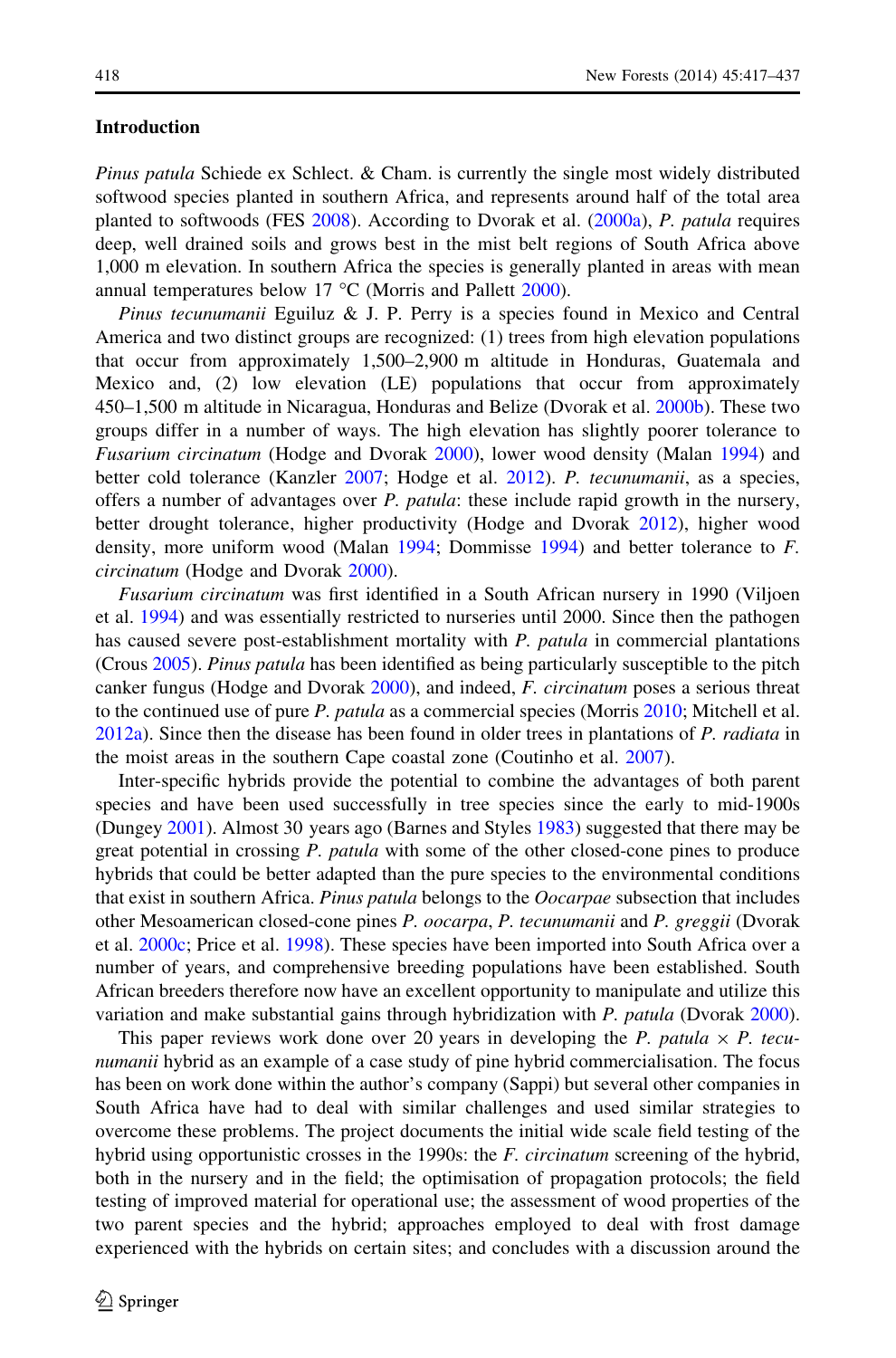future breeding and use of the hybrids within the context of challenges faced by breeders in southern Africa.

# The selection of the P. patula  $\times$  P. tecunumanii hybrid

A number of potential hybrids were considered (refer to Table 1). The selection of P. tecunumanii as the hybrid partner was made for a number of important reasons: high growth potential of the species, large breeding base in provenance trials and breeding banks, early availability of pollen, close genetic distance with P. patula (correlated with the relative ease in making the cross), high wood density and good tolerance to *Fusarium* circinatum. Other perceived advantages of the species, based on experience in establishing and growing P. tecunumanii in field trials over a range of sites, included rapid growth in the nursery, rapid site capture reducing prolonged weed competition and relatively good drought tolerance.

Pinus tecunumanii is a more tropical species than P. patula. It is found at latitudes closer to the equator, especially in the case of the LE sources, on warmer, lower sites. Thus one of the key disadvantages of P. tecunumanii is relatively poor cold/frost tolerance. This has been demonstrated in a number of field trials within the region (Falkenhagen [1990;](#page-19-0) Mitchell et al. [2013\)](#page-19-0). A number of other potential disadvantages related to the species are

| <b>Species</b>                          | Genetic<br>distances <sup>a</sup> | Key advantages traits<br>associated<br>with potential hybrid partner                                     | Evidence of previous success as a hybrid<br>partner with P. patula <sup>b</sup>                                                                       |  |  |
|-----------------------------------------|-----------------------------------|----------------------------------------------------------------------------------------------------------|-------------------------------------------------------------------------------------------------------------------------------------------------------|--|--|
| P. greggii var.<br><i>australis</i>     | 0.095                             | Better adapted to warmer,<br>harsher sites than P. patula                                                | Successful crosses have been made. Field<br>trials demonstrated excellent growth and<br>adaptability (Kanzler et al. 2012)                            |  |  |
| P. greggii var.<br>greggii              | 0.095                             | Cold tolerant and very drought<br>tolerant on cooler sites                                               | No confirmed crosses                                                                                                                                  |  |  |
| P. oocarpa<br>(Mexico)                  | 0.134                             | Resistant to <i>Fusarium</i><br>circinatum, greater wood<br>density and easy to propagate<br>as cuttings | Successful crosses have been made<br>(Critchfield 1967)                                                                                               |  |  |
| P. tecunumanii<br>$($ low<br>elevation) | 0.135                             | High productivity, greater<br>wood density and good<br>tolerance to <i>Fusarium</i><br>circinatum        | Successful crosses have been made. Field<br>trials demonstrated good establishment,<br>growth and Fusarium circinatum<br>tolerance (Roux et al. 2007) |  |  |
| P. tecunumanii<br>(high<br>elevation)   | 0.143                             | High productivity, greater<br>wood density and moderate<br>tolerance to <i>Fusarium</i><br>circinatum    | Successful crosses have been made. Field<br>trials demonstrated excellent growth and<br>adaptability (Kanzler et al. 2012)                            |  |  |
| P. oocarpa<br>(Central)<br>America)     | 0.175                             | Resistant to <i>Fusarium</i><br>circinatum, greater wood<br>density and easy to propagate<br>as cuttings | Successful crosses have been made. Field<br>trials demonstrated good establishment,<br>growth and Fusarium circinatum<br>tolerance (Roux et al. 2007) |  |  |

Table 1 Species identified as potential hybrids with P. patula, species are listed in order of increasing genetic distance from P. patula

<sup>a</sup> Genetic distances from *P. patula* (Dvorak et al. [2000c\)](#page-19-0); <sup>b</sup> All of the above crosses, with the exception of *P*. patula  $\times$  P. oocarpa (Mexico) hybrid, have been attempted as part of a CAMCORE cooperative pine hybrid project and all of these latter five, except the P. patula  $\times$  P. greggii var. greggii hybrid, have been confirmed using molecular markers and planted out in field trials (Camcore Annual Report [2008a](#page-18-0), [b,](#page-18-0) [2009\)](#page-18-0)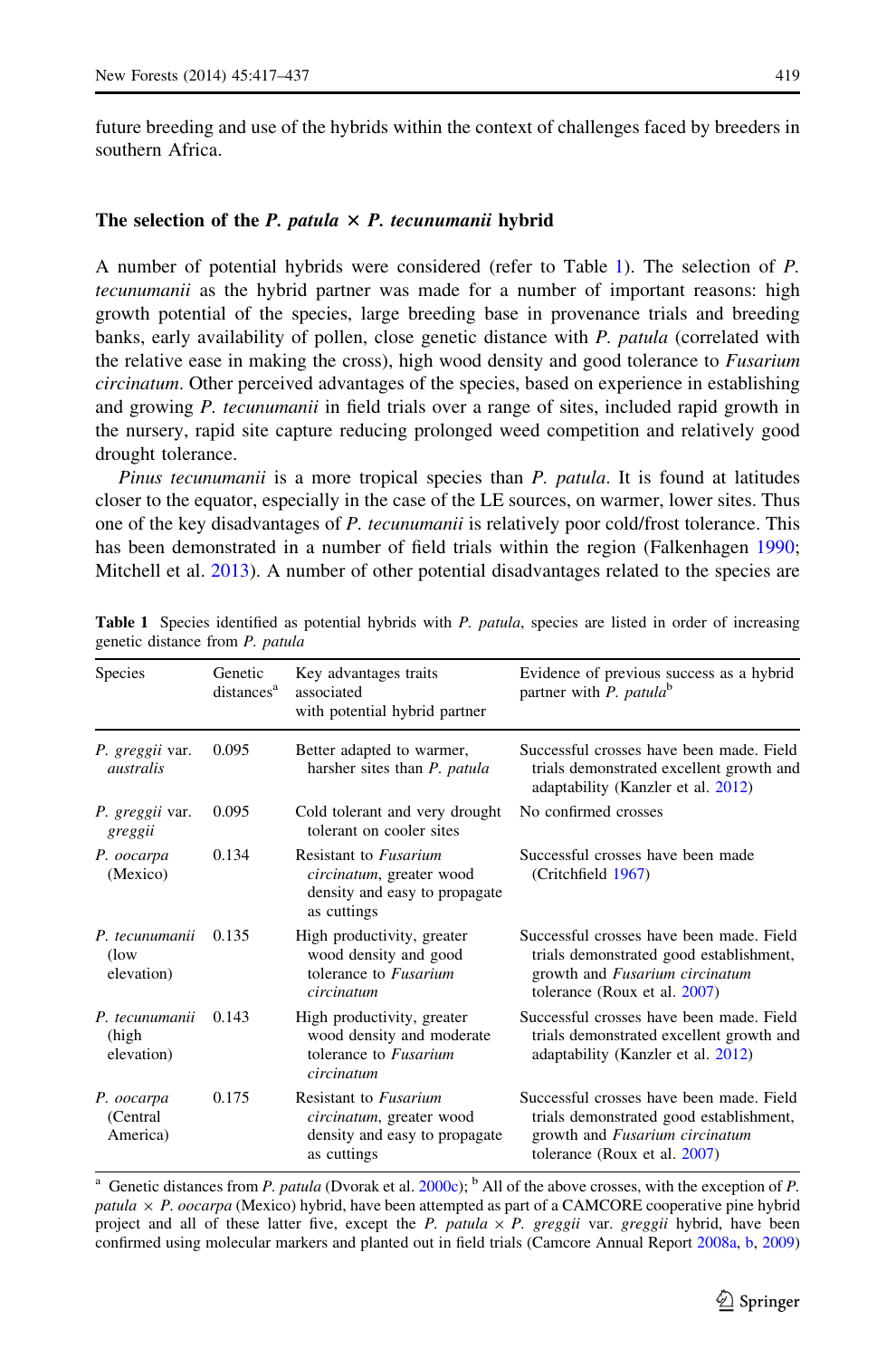<span id="page-3-0"></span>the tendency for stem breakage measured in unimproved, provenance trials (Dvorak et al. [1993\)](#page-18-0) and the reputation of the species as a poor flowerer, on some sites, thus limiting the availability of pollen (Dvorak and Lambeth [1993](#page-18-0)).

# An outline of the approach taken in development of the P. patula  $\times$  P. tecunumanii hybrid

In testing any new taxon (species or in this case hybrid), a number of key issues need to be considered in order to evaluate the proposed taxa as a viable alternative. In this study the following questions were posed and addressed:

Is the hybrid well adapted for the sites where it is targeted? Will it survive after planting? Will it grow well? Is the crop healthy—free of diseases and pests? Can it withstand local climatic challenges such as drought, frost or snow? Can the hybrid be propagated cost effectively and efficiently? Is the hybrid 'acceptable' as a plantation crop? Is the hybrid 'acceptable' as an industrial raw material for the market that will be supplied?

The project covered in this paper encompasses work that commenced with controlled crosses to produce the hybrid in 1991 to the present day commercialisation of the hybrid within Sappi. The work can essentially be divided into four phases that are outlined in Table 2.

# Initial tests of adaptability and acceptability of the  $P$ . patula  $\times$   $P$ . tecunumanii hybrid

The primary focus for working with the P. patula  $\times$  P. tecunumanii hybrid was as a replacement for P. patula. P. patula is planted in the across the full range of site qualities in the cool temperate and cooler, warm temperate climatic zones in southern Africa (Smith et al. [2005\)](#page-20-0). Hybrid testing was thus focused on these sites although sites in the lower areas of the warm temperate zone were also targeted.

**Table 2** Details of the four phases of the project to produce, assess and commercialise the P. patula  $\times$  P. tecunumanii hybrid within Sappi

| Phase   | Description of the focus and emphasis within that phase                                                                                                                                                                                             | Time frames      |  |
|---------|-----------------------------------------------------------------------------------------------------------------------------------------------------------------------------------------------------------------------------------------------------|------------------|--|
| Phase 1 | Production of hybrid crosses with opportunistic use of any P.<br><i>tecunumanii</i> pollen available in unselected trees in<br>provenance trials; comprehensive field testing of the hybrid to<br>evaluate adaptability, growth and 'acceptability' | 1991-2007        |  |
| Phase 2 | Rapid development, early testing and deployment of a set of<br>crosses, using low elevation <i>P. tecunumanii</i> sources from<br>selected trees using the polymix testing strategy                                                                 | 2003-2012        |  |
| Phase 3 | Production and testing of a range of potential alternative taxa<br>(species/hybrids) to evaluate the efficacy of the selected<br>hybrid                                                                                                             | $2005$ - present |  |
| Phase 4 | Production and testing of a large number of additional hybrid<br>families using and large factorial mating design                                                                                                                                   | 2007—present     |  |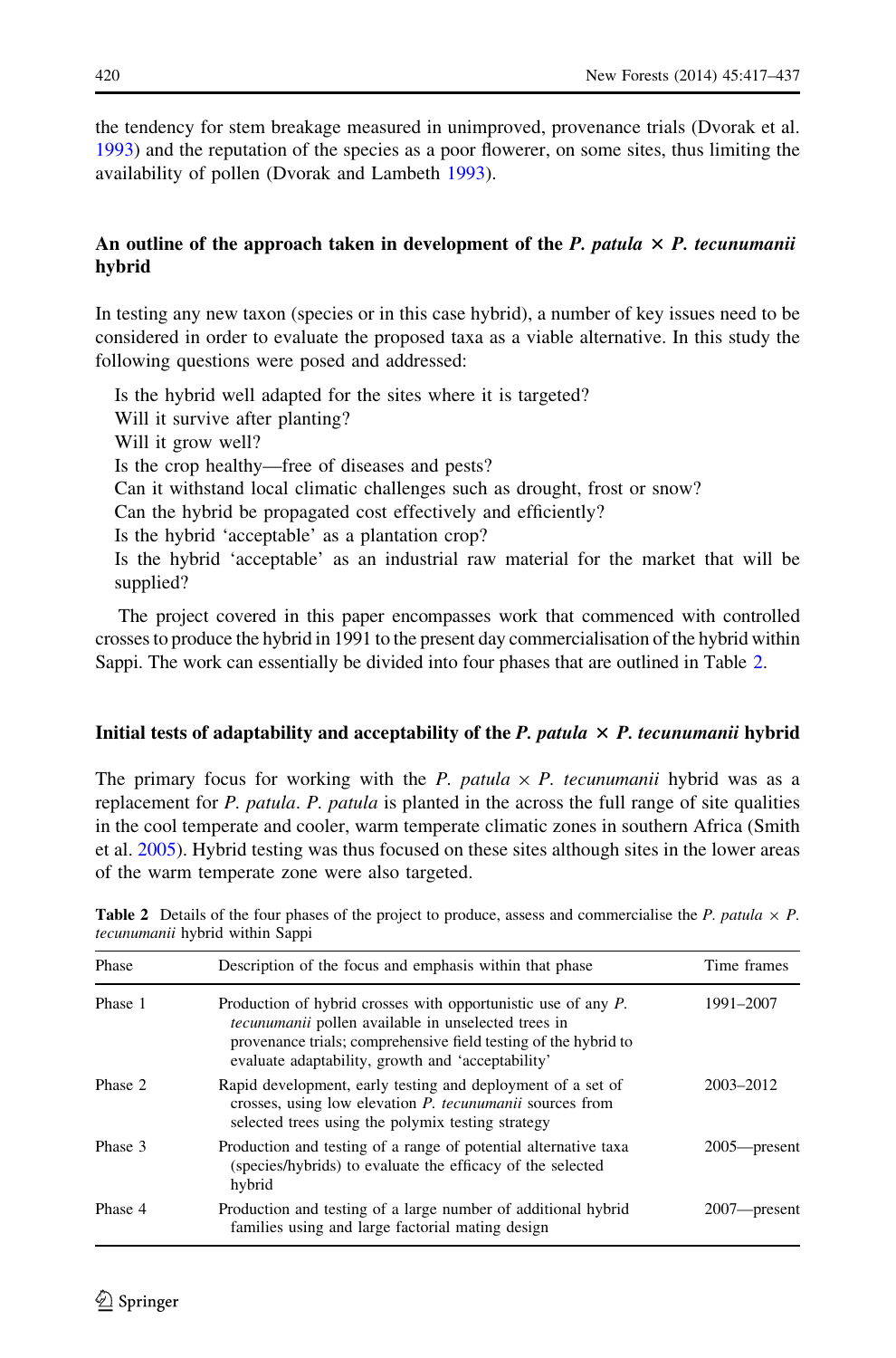#### Methodology

The ability to produce seed when making the hybrid cross and the ease of making the cross are important considerations when assessing the potential of a specific pine hybrid combination. With current technology a clonal propagation route with pines remains challenging and thus, provided propagation technology is not prohibitively expensive, making the cross and multiplying the seed via cuttings currently remains the most cost effective route for commercialising pine hybrids in southern Africa. The cone and seed production capacity, when making CP crosses to produce the P. patula  $\times$  P. tecunumanii hybrid, as well as published data on the capacity of the two parent species, is presented in Table 3. There is a large reduction in average seeds per cone, when making the hybrid, which may be due to the controlled pollination process or hybrid production using  $P$ . tecunumanii rather than *P. patula* as the pollen parent (Table 3).

#### Crosses made and time frames with propagation

The first crosses to produce P. patula  $\times$  P. tecunumanii hybrids were made using any available pollen and crossed with P. patula opportunistically. The objective during this phase was to test the hybrid as rapidly and broadly as possible in order to assess the potential for this taxon. The pollen utilized during this phase was mostly unselected P. tecunumanii (sometimes from relatively poor-looking trees) present within provenance trials. This phase included the production of crosses with both high (from Las Piedrecitas, Napite and Pachoc provenances) and low (Culmi and San Rafael provenances) elevation sources and occurred from about 1991 to 2003. It should be noted that although an attempt was made to collect and produce as many crosses as possible to provide a representative

|                                                                  | P. patula<br>(Mexico) <sup>a</sup> | P. patula<br>(South Africa) <sup>b</sup> | P. tecunumanii<br>(high elevation) $\text{c}$ | P. tecunumanii<br>(low elevation) $\text{c}$ | P. patula $\times$<br>P. tecunumanii<br>$(LE)^b$ |
|------------------------------------------------------------------|------------------------------------|------------------------------------------|-----------------------------------------------|----------------------------------------------|--------------------------------------------------|
| Cone size (mm)                                                   | $55 - 100$                         | $70 - 100$                               | $30 - 93$                                     | $40 - 75$                                    | <b>NA</b>                                        |
| Nr of cones/<br>cluster                                          | $2 - 14$                           | $1 - 17$                                 | $1 - 2$                                       | $2 - 4$                                      | <b>NA</b>                                        |
| Average seeds/<br>cone                                           | 125                                | $60 - 80$                                | 90                                            | 95                                           | 37                                               |
| Filled seeds/cone                                                | 22                                 | 64                                       | 6                                             | 30                                           | 15                                               |
| Efficiency (filled<br>seeds/average<br>seeds $\times$ 100<br>(%) | 18                                 | 72                                       | 7                                             | 32                                           | 15                                               |
| Seeds/kg                                                         | 118,000                            | 100,000                                  | 88,000                                        | 76,000                                       | <b>NA</b>                                        |

**Table 3** A comparison of cone and seed production for the P. patula  $\times$  P. tecunumanii hybrid and the two parent species

<sup>a</sup> Dvorak et al. [\(2000a\)](#page-18-0)

<sup>b</sup> Solomon pers. comm. (2013)

<sup>c</sup> Dvorak et al. [\(2000b](#page-19-0))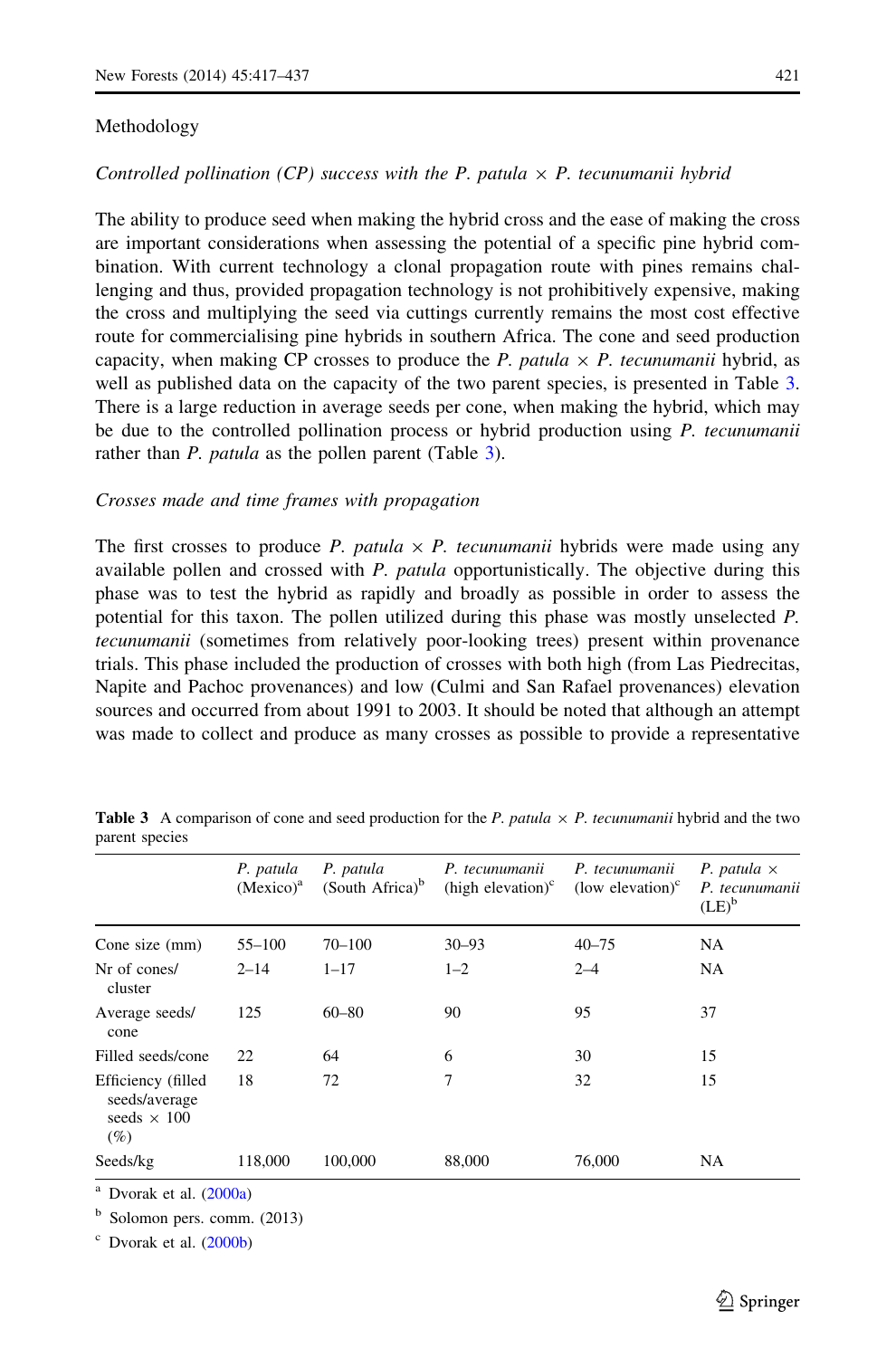<span id="page-5-0"></span>sample of the populations, in practice this was not always possible, and some populations were represented by only a few families.

# Testing and propagation strategy

The amount of seed produced was small and thus in most cases the material was propagated as cuttings harvested from seedling hedges using a similar technique developed for P. patula (Bayley and Blakeway [2002](#page-18-0)). This material was then planted out across twentyfive sites, broadly representing areas from both the cool and warm temperate zone. Details of sites, hybrid material and a brief field trial description are provided in Table 4.

| Source of P. tecunumanii   | <b>MAT</b><br>$(^{\circ}C)$ | <b>MAP</b><br>(mm) | Altitude<br>(m) | Planted | Description of field test                                                                         |  |
|----------------------------|-----------------------------|--------------------|-----------------|---------|---------------------------------------------------------------------------------------------------|--|
| Las Piedrecitas (high      | 16.6                        | 866                | 1,365           | 1996    | 3–5 Families; trial designs                                                                       |  |
| elevation)                 | 18.6                        | 835                | 1,000           |         | ranged from unreplicated<br>line or block plantings to                                            |  |
|                            | 14.8                        | 1,247              | 1,600           | 1997    | randomised complete                                                                               |  |
|                            | 14.9                        | 1,093              | 1,500           |         | blocks with nine                                                                                  |  |
|                            | 15.8                        | 1,124              | 1,240           |         | replications; assessment                                                                          |  |
|                            | 16.3                        | 1,421              | 1,320           |         | age between 4 and 8 years;<br>all hybrids propagated as                                           |  |
|                            | 17.1                        | 1,350              | 1,060           |         | cuttings                                                                                          |  |
|                            | 15.8                        | 1,124              | 1,240           |         |                                                                                                   |  |
|                            | 16.3                        | 1,421              | 1,320           |         |                                                                                                   |  |
|                            | 16.6                        | 858                | 1,300           |         |                                                                                                   |  |
|                            | 14.8                        | 775                | 1,700           |         |                                                                                                   |  |
|                            | 17.1                        | 1,350              | 1,050           | 1998    |                                                                                                   |  |
|                            | 17.0                        | 982                | 1,050           |         |                                                                                                   |  |
| Culmi (low elevation)      | 16.6                        | 866                | 1,300           | 1999    | 3-5 Families; trial designs                                                                       |  |
|                            | 13.9                        | 912                | 1,800           |         | ranged from unreplicated<br>line or block plantings to                                            |  |
|                            | 18                          | 1,350              | 980             |         | randomised complete                                                                               |  |
|                            | 18                          | 874                | 917             |         | blocks with six replications;                                                                     |  |
|                            | 16.8                        | 1,350              | 1,097           |         | assessment age between 3                                                                          |  |
|                            | 16.8                        | 1,050              | 1,209           | 2001    | and 7 years; all hybrids<br>propagated as cuttings                                                |  |
|                            | 15.8                        | 1,124              | 1,280           |         |                                                                                                   |  |
|                            | 17.5                        | 1,004              | 996             |         |                                                                                                   |  |
| Napite and Pachoc (high    | 16.6                        | 858                | 1,300           | 1998    | 8-24 Families; randomised                                                                         |  |
| elevation)                 | 14.8                        | 1,247              | 1,626           | 2002    | complete blocks with 3-6                                                                          |  |
|                            | 15.7                        | 1,150              | 1,338           |         | replications; assessment<br>age 3-5 years; hybrids<br>propagated as cuttings or<br>seedlings      |  |
| San Rafael (low elevation) |                             | 900                | 925             | Feb.'00 | Two families; RCB with nine<br>replications; Assessment<br>age 5 years propagated as<br>seedlings |  |

**Table 4** P. patula  $\times$  P. tecunumanii hybrid field trials established as part of the initial phase of testing

 $MAT$  mean annual temperature (°C),  $MAP$  mean annual precipitation (mm)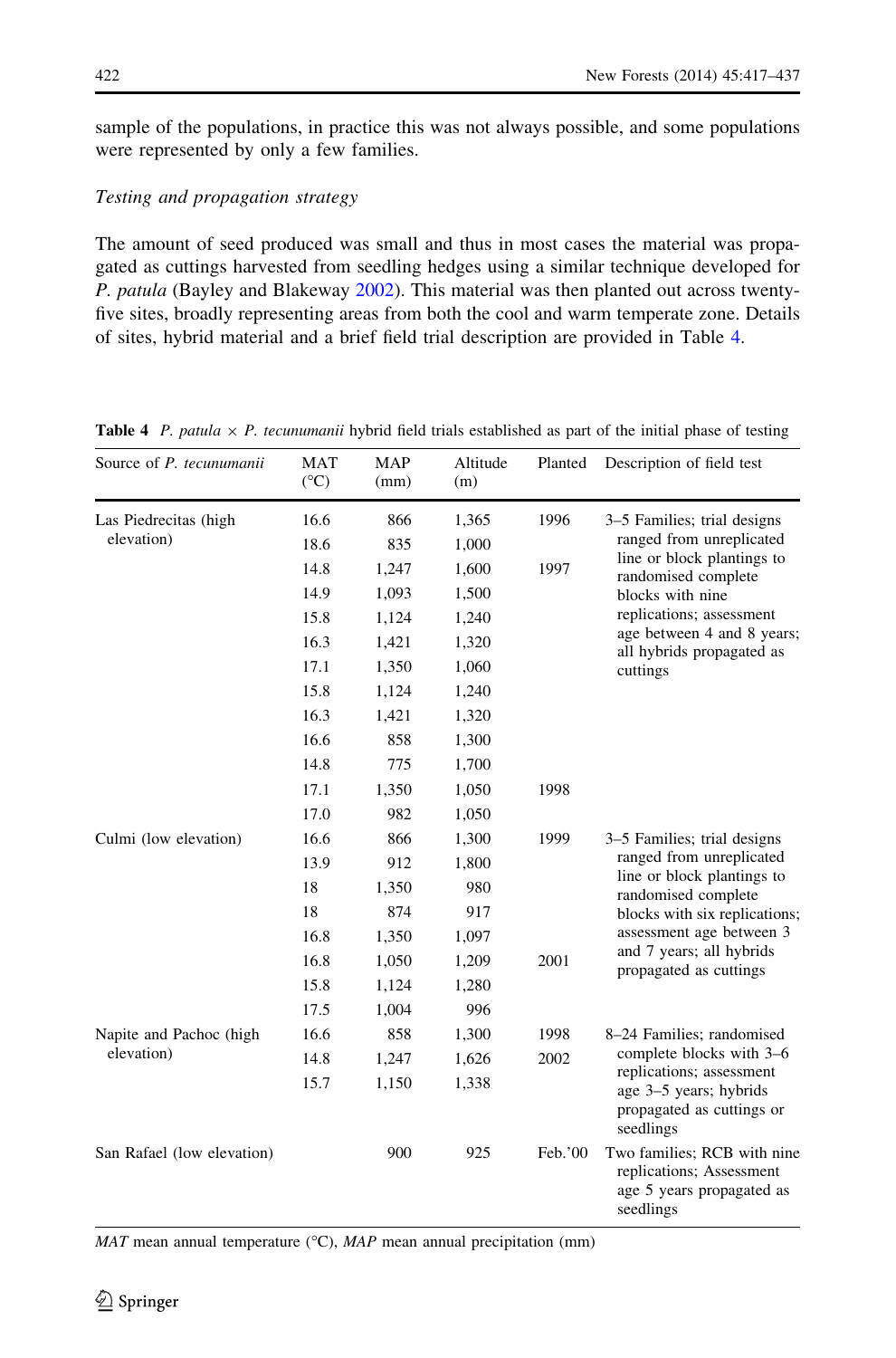<span id="page-6-0"></span>Results and discussion from this first phase of testing

# Establishment and survival

The establishment and survival of the P. patula  $\times$  P. tecunumanii hybrid was variable but in many cases comparable to that of P. patula. In 21 cases, comparisons were recorded across a range of sites and with a variety of sources representing both the hybrid and the P. patula. In seven cases, the survival of the hybrid and P. patula was comparable; in three cases, the hybrid had better survival and in the remaining eleven cases, the survival was higher for P. patula.

Overall the survival of the P. patula  $\times$  P. tecunumanii hybrid was generally poorer than P. patula during this period. These plantings were established in the late 1990s when the field survival related to *Fusarium circinatum* was still not having a major impact on the stocking of P. patula. It is interesting to note however, that many of the situations where the survival of the hybrid was poorer than P. patula, can be associated with plantings made with physiologically older hedge material. In addition, during this period, cuttings of pure P. patula generally had a reputation for poorer survival, when compared to seedlings, and this would have applied to the hybrid cuttings as well. This was thought to be related to issues of cutting quality, lack of experience in handling/extracting cuttings at planting and other management issues related to the raising of cuttings from hedges. Finally, in some cases, the poorer survival could be attributed to poor survival in one (or more) particular hybrid seedling families. Thus, in many cases it was possible to explain the poorer survival of the hybrid. The results from these trials therefore that, provided propagation protocols were followed, the hybrid could be established successfully on both the warm and cold temperate sites in South Africa.



Fig. 1 Mean tree volume for a number of P. patula and P. patula  $\times$  P. tecunumanii (Napite and Pachoc, high elevation provenances) hybrid families at 5 years on a medium elevation site. P and T numbers refer to specific families of P. patula and P. tecunumanii—open pollinated families of all P. patula were included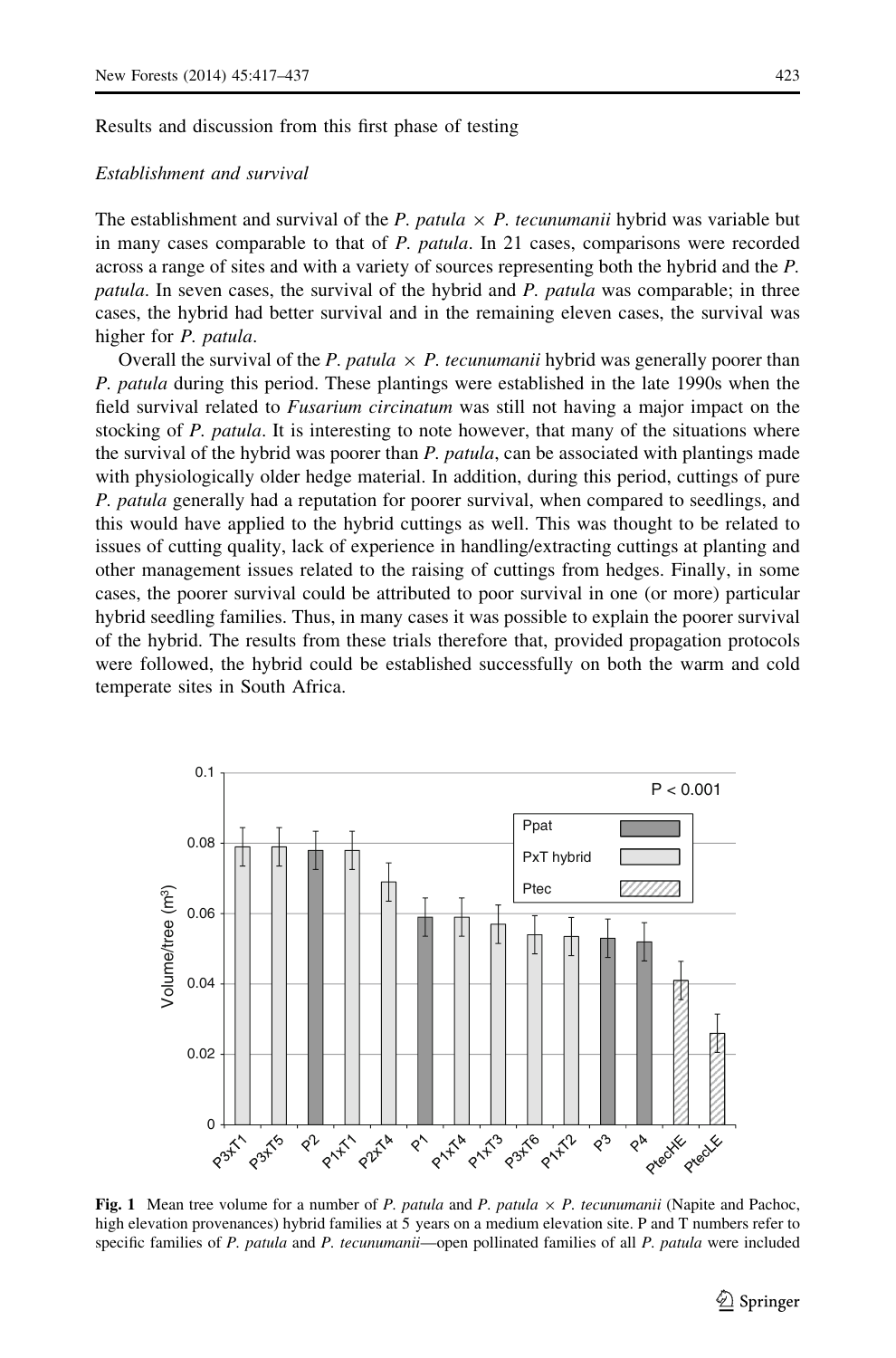### Tree growth

During this phase of testing growth comparisons were possible across a large range of sites (Table [4](#page-5-0)) and with hybrids where the P. tecunumanii pollen parent was sourced from a number of different provenances representing both high and LE material. In all cases, at least some P. patula  $\times$  P. tecunumanii hybrid families were comparable or better than commercial P. patula. A fairly 'typical' example, selected because it represents a number of hybrid and P. patula families and was planted as seedlings in a replicated hybrid seedling progeny trial is presented in Fig. [1](#page-6-0) (Kanzler [2006a](#page-19-0)).

The range of comparisons across these sites suggested that the relative performance of the P. tecunumanii hybrid source (low—(LE) or high—(HE) elevation) had an impact on the performance based on altitude. The trend was for the P. patula  $\times$  P. tecunumanii (LE) hybrids to generally perform better on lower, warmer sites and vice versa for the P. patula  $\times$  P. tecunumanii (HE) hybrids.

# Stem form and forest 'acceptability'

Pinus tecunumanii has a reputation for stem breakage problems (Dvorak et al. [1993](#page-18-0)) and it would be important to assess the extent of this occurrence within the hybrid. Stem form, including stem breakage, was assessed in a number of different ways. In a number of trials a stem form score was given for each tree, based on a scale of one to five, whilst in other tests, any stem defects such as forking, stem breakage and foxtailing was taken as an indication of the level of stem form defect. Overall, the stem form, when comparing the P. patula  $\times$  P. tecunumanii hybrid to the parent species, was very variable and was dependant on a number of factors. These included: the source of P. tecunumanii used as a parent, the specific cross, the site and the management practice.

The source of P. tecunumanii, and perhaps more importantly, the exact nature of the cross was found to play a primary role. In one specific example a single source of P. tecunumanii was crossed to five different P. patula parents and both the highest and lowest number of stem defects was recorded amongst the P. patula  $\times$  P. tecunumanii hybrid families. Clearly, by testing and selecting carefully it would be possible to find good crosses that were as good, or better, than the commercial P. patula control.

# Pest and diseases

One of the major advantages of the hybrid was the increased tolerance to the pitch canker fungus (PCF), F. circinatum, over that of P. patula. In seedling screening trials, P. tecunumanii was found to be substantially more tolerant to F. circinatum than P. patula, with the LE P. tecunumanii more tolerant than the high elevation material (Hodge and Dvorak [2000\)](#page-19-0).

A series of three tests in South Africa, utilising 3-year old field trials and with a range of Pine hybrids, including the P. patula  $\times$  P. tecunumanii (Culmi) hybrid was subjected to branch inoculations with the PCF strain currently found in South African nurseries (Roux et al. [2007](#page-20-0)). The rankings of the various species and hybrids were consistent with expectations derived from the seedling screening trials with the P. patula  $\times$  P. tecu-numanii hybrid ranked higher than the pure P. patula entries (Hodge and Dvorak [2000\)](#page-19-0).

In terms of other pest or diseases, little other information is known. Generally, the hybrid was found to be healthy and free of any obvious insect or pathogens.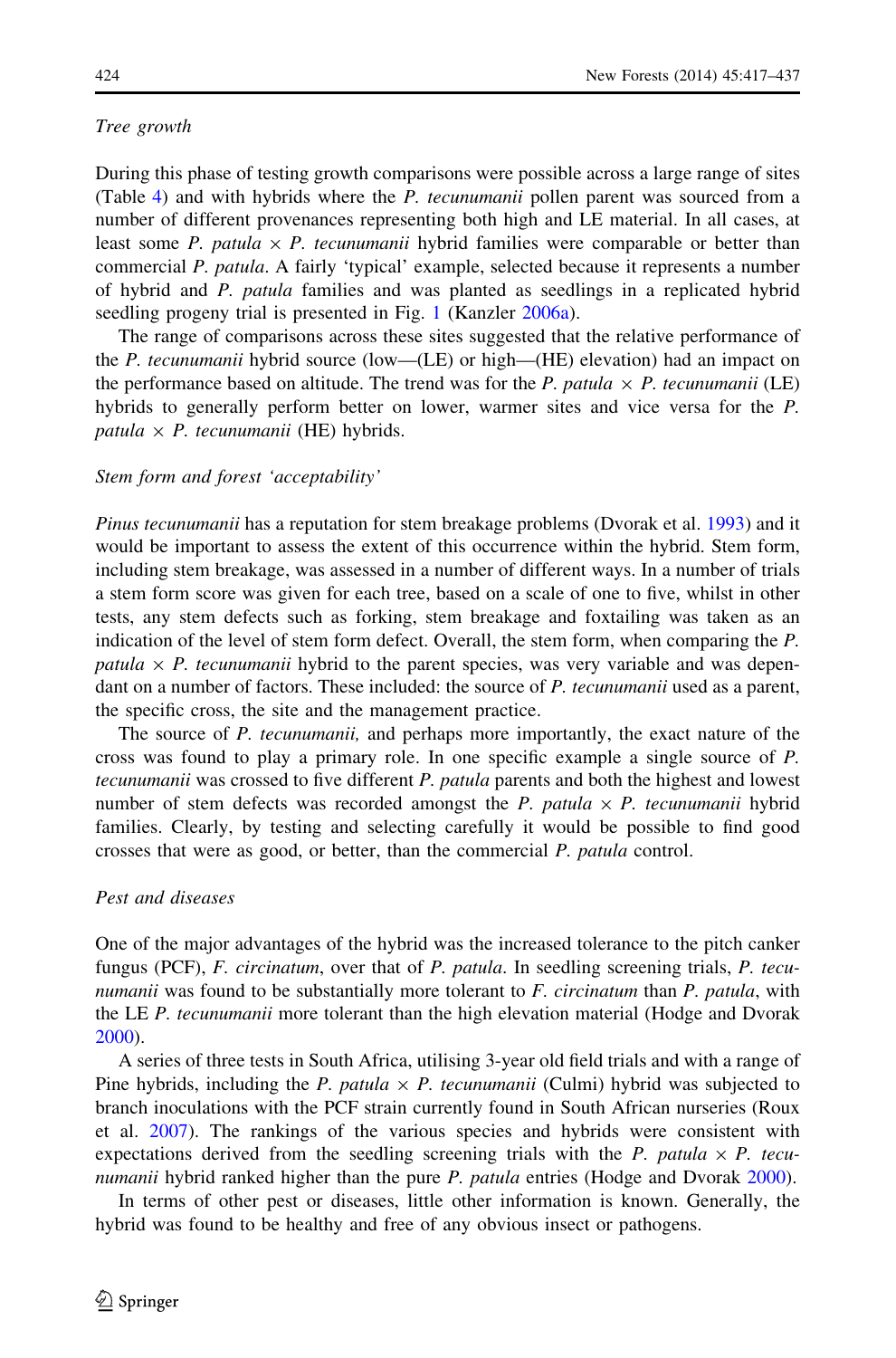#### Wood and pulping properties

In terms of wood properties, P. tecunumanii, grown in South Africa, generally has higher wood density than P. patula, P. elliottii and P. taeda and the LE provenances have slightly higher wood densities than the high elevation provenances (Dommisse [1994;](#page-18-0) Malan [1994;](#page-19-0) Wright et al. [1987](#page-20-0)). A study on 17-year old trees of P. tecunumanii in Mpumalanga showed that the percentage latewood was less and the earlywood density higher than P. taeda and P. patula, grown on the same site (Malan [1994\)](#page-19-0). This resulted in wood that was markedly less variable in density in both the radial and axial stem directions. This finding has been confirmed in another study across three sites in Swaziland, where several provenances from both the high and LE sources were assessed (Kanzler [2006b](#page-19-0)).

Currently, little is known about the wood properties of the P. patula  $\times$  P. tecunumanii hybrid. Most hybrid tests have not reached an age where reliable inferences around the wood properties can be made. A study comparing the wood properties of 9-year old P. patula, P. tecunumanii and P. patula  $\times$  P. tecunumanii high elevation (Las Piedrecitas) hybrid across three sites in Swaziland showed that the hybrid had intermediate wood densities to that of the parent species (Kanzler [2012\)](#page-19-0). Furthermore, although not statistically significant, the hybrid would also be expected to have more uniform wood than P. patula with lower latewood and higher earlywood densities (Fig. 2).

# General conclusions from phase 1

Overall, the results of all the studies conducted in 1990's and early 2000's (Table [2](#page-3-0)) supported the idea that the P. patula  $\times$  P. tecunumanii hybrid could be a viable commercial taxon for Southern Africa and a replacement on many sites for P. patula. The following broad conclusions from this phase were:

1. There was some evidence that the frost tolerance of the P. patula seed parent was inherited by the hybrid. This applied to both the high and LE sources of P. tecunumanii.



Fig. 2 Mean early and latewood densities for P. patula, P. tecunumanii and the hybrid (P  $\times$  T hybrid) at 9 years of age, across three sites, varying in elevation from 1,060 to 1,600 m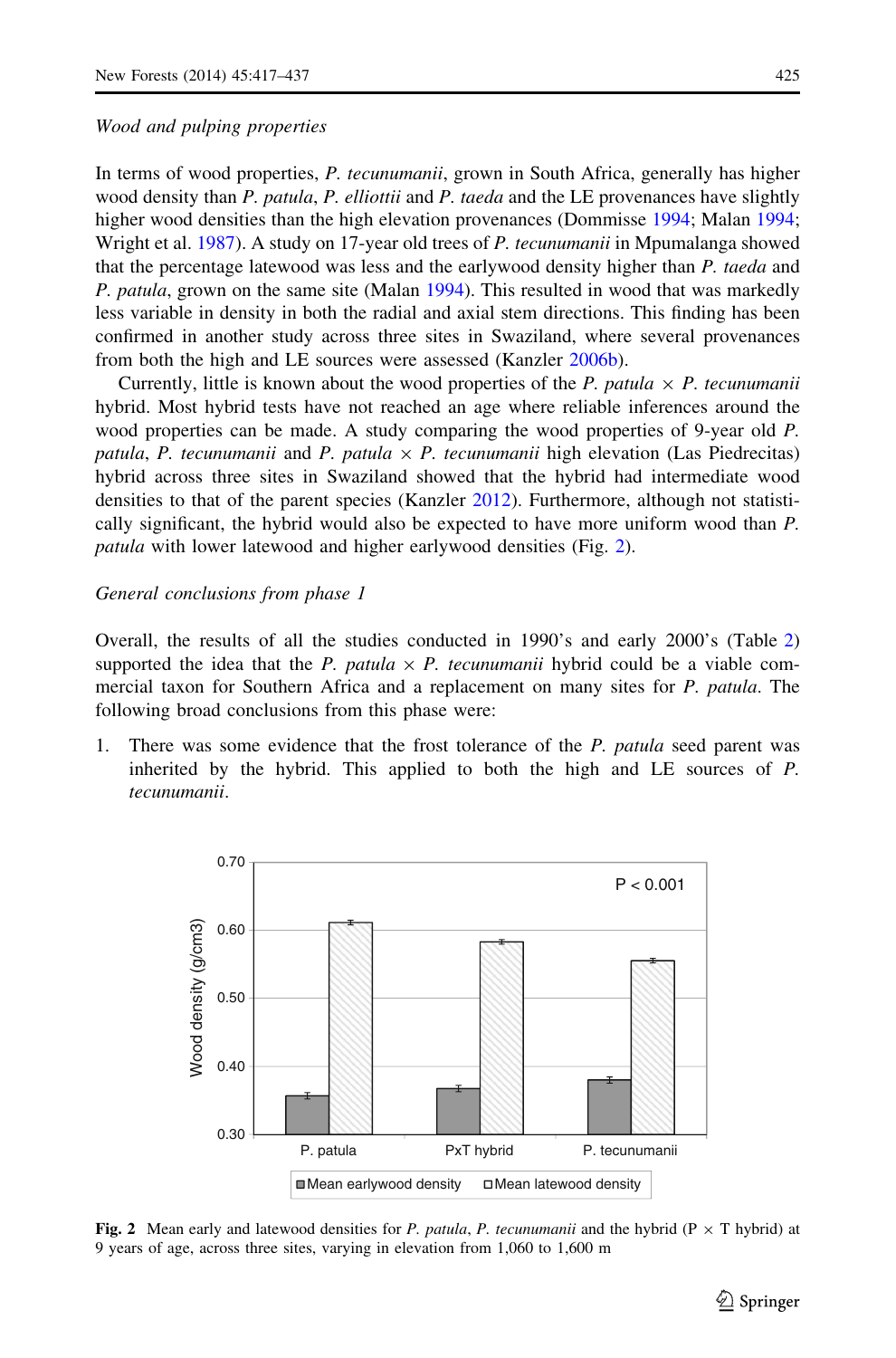- 2. The P. patula  $\times$  P. tecunumanii hybrid cuttings could be propagated and deployed successfully as cuttings, although they did appear to demonstrate similar physiological ageing effects to that of pure P. patula.
- 3. Good field survival for the P. patula  $\times$  P. tecunumanii hybrid was possible, provided current protocols developed for propagating P. patula cuttings were followed.
- 4. A number of different P. patula  $\times$  P. tecunumanii hybrid crosses from a range of P. tecunumanii provenances, representing both high and LE sources have been grown successfully on a broad range of sites currently planted to softwoods within South Africa.
- 5. There was a large amount of variation in growth amongst the hybrid material tested. A significant source of this variation in productivity was at the family level. It seems likely that it would be important to test individual full-sib crosses comprehensively before any operational deployment.
- 6. There was some evidence that the broad adaptability of the P. patula  $\times$  P. tecunumanii hybrid was dependent on the source of the P. tecunumanii. The high elevation sources tended to perform better on higher, cooler sites whilst the LE material performed relatively better on the warmer, LE sites.
- 7. The overall stem form of the P. patula  $\times$  P. tecunumanii hybrid was intermediate between the two parent species but here again variation was found at the family level.

#### Fusarium circinatum as a threat to P. patula

Fusarium circinatum was first discovered in a South African nursery in 1991 (Viljoen et al. [1994\)](#page-20-0). It soon spread to all pine growing nurseries in South Africa, causing large scale mortality of nursery seedlings, especially in P. patula (Mitchell et al. [2011](#page-19-0)). The disease is now managed in commercial nurseries with strict hygiene practices, and mortality of seedlings has been drastically reduced (Morris [2010](#page-19-0); Mitchell et al. [2011,](#page-19-0) [2012a](#page-19-0)). During the last 10 years, however, the disease started to manifest in the field, impacting on postplanting survival (Crous [2005](#page-18-0)). The propagation of P. patula by means of cuttings has also become extremely problematic due to the fact that hedge plants are particularly susceptible to infection (Mitchell et al.  $2011$ ), so much so that vegetative propagation of high value  $P$ . patula has been rendered uneconomic (L. Williams pers. comm., Sappi nursery, 2009). Pitch Canker may also be a threat to mature trees in plantations, and in fact has been positively identified in 10 year old *Pinus radiata* grown in the Western Cape (Coutinho et al.  $2007$ ). The financial loss due to the increased establishment costs caused by  $F$ . circinatum is estimated to be around R11 million South African Rands annually (Mitchell et al. [2011](#page-19-0)). The disease has also caused a large decrease in grafting success, which has negatively impacted on tree improvement activities and clonal seed orchard establishment.

Artificial seedling inoculation trials of various pine species have demonstrated differential responses to  $F$ . *circinatum*, and indicated that  $P$ .  $p$ *atula* has low to intermediate tolerance (Hodge and Dvorak [2000](#page-19-0)). P. tecunumanii on the other hand, displayed high levels of tolerance to F. circinatum (Hodge and Dvorak [2007\)](#page-19-0). The intermediate tolerance of P. patula and high levels of resistance of P. tecunumanii has also been confirmed in a study where pine species such as Pinus maximinoi, Pinus elliottii, Pinus pseudostrobus and P. tecunumanii were evaluated, and P. patula was included as a control (Mitchell et al. [2012b](#page-19-0)). In-field inoculations of 2–3-year old trees of various Pinus species and hybrids also indicated that  $P$ . patula was susceptible to  $F$ . circinatum, with increased tolerance of the P. patula  $\times$  P. tecunumanii hybrid (Roux et al. [2007](#page-20-0)). In addition, further nursery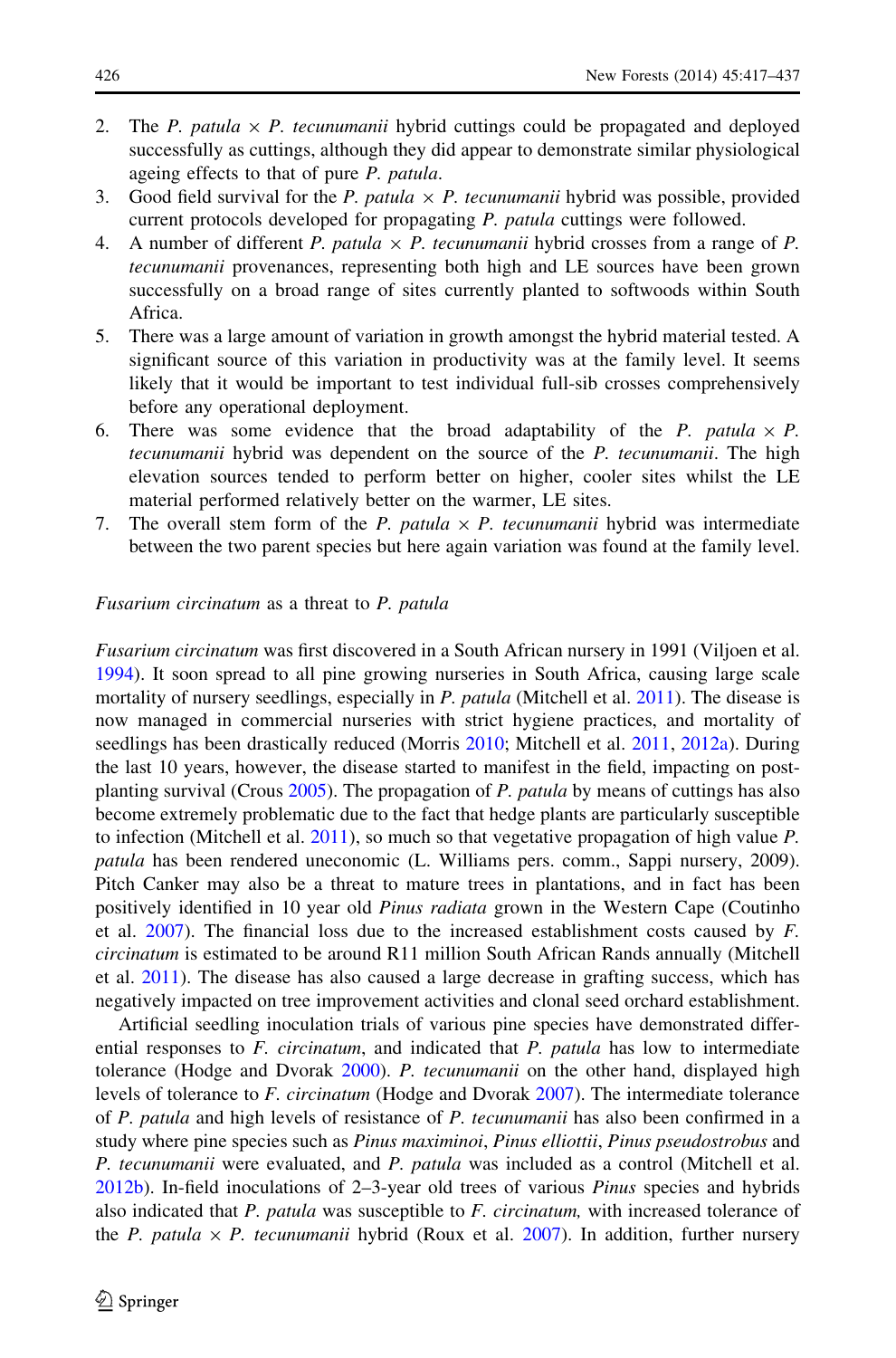screening studies have also shown increased tolerance of the P. patula  $\times$  P. tecunumanii hybrid to F. circinatum (Mitchell et al.  $2012c$ ). This increase in tolerance of the P. patula  $\times$  P. tecunumanii hybrid and the large scale economic losses associated with P. patula, provided the impetus for the rapid development and commercialization of the hybrid in South Africa.

# Rapid development and deployment of the  $P$ . patula  $\times$   $P$ . tecunumanii hybrid

The primary focus of this second phase in the development of the hybrid (Table [2](#page-3-0)), has been on crossing P. patula with the LE P. tecunumanii sources because of the greater Fusarium circinatum tolerance of these populations over those from high elevation (Hodge and Dvorak [2000,](#page-19-0) [2007](#page-19-0)). This second phase was underpinned by research into factors controlling successful controlled pollination of P. patula (Nel [2002;](#page-19-0) Nel and van Staden [2003,](#page-20-0) [2005\)](#page-20-0), and investment in pollen processing facilities. In addition, a large scale project was initiated to produce and test a range of alternative pine hybrids. This latter project is referred to as phase 3. Both of these phases commenced during the mid-2000s and continue to the present time (Table [2](#page-3-0)).

Discussion of the polymix mating design and clonal testing approach

It was decided to use a polymix mating design to generate the crosses for this next phase for a number of reasons:

- 1. It was necessary to produce a set of hybrid crosses using selected P. tecunumanii pollen in as short a time as possible. Controlled pollination (CP) is expensive and requires large resources. This is even more problematic using P. patula as a maternal parent because of the low cone survival figures generally reported by South African tree breeders (Nel and van Staden [2003\)](#page-20-0). The polymix approach allowed Sappi to generate a large number of hybrid families (twenty-five), by making just five CP crosses, using a selected 5-parent P. tecunumanii pollen mix. In practice, these CP mating designs were completed in 1 year (2003), the seed was harvested in 2005 and sown in 2006.
- 2. In order to 'reconstitute' the pedigree of the pollen parent it was necessary to maintain clonal identity. Each individual seed was sown and then maintained as a seedling hedge. The cost effective development of pine DNA markers during this period has made this approach possible.
- 3. The testing program thus involved clonal testing as a key part of the strategy (Nel and Kanzler [2013](#page-19-0)). This approach meant that the potential gains in utilising clones could be measured accurately which provided a good foundation for estimating the benefits of investing in clones through somatic embryogenesis.

Crosses made and fingerprinting

Polymix crosses were completed in 2003 using five *P. patula* parents from a 2nd generation clonal seed orchard, and two five-parent P. tecunumanii low elevation polymix pollen lots. A total of six polymix families were produced with a potential of producing 30 different specific full-sib hybrid crosses, provided that all pollen lots in the polymix were successful during the pollinations. Seed was sown in 2006 with objective of establishing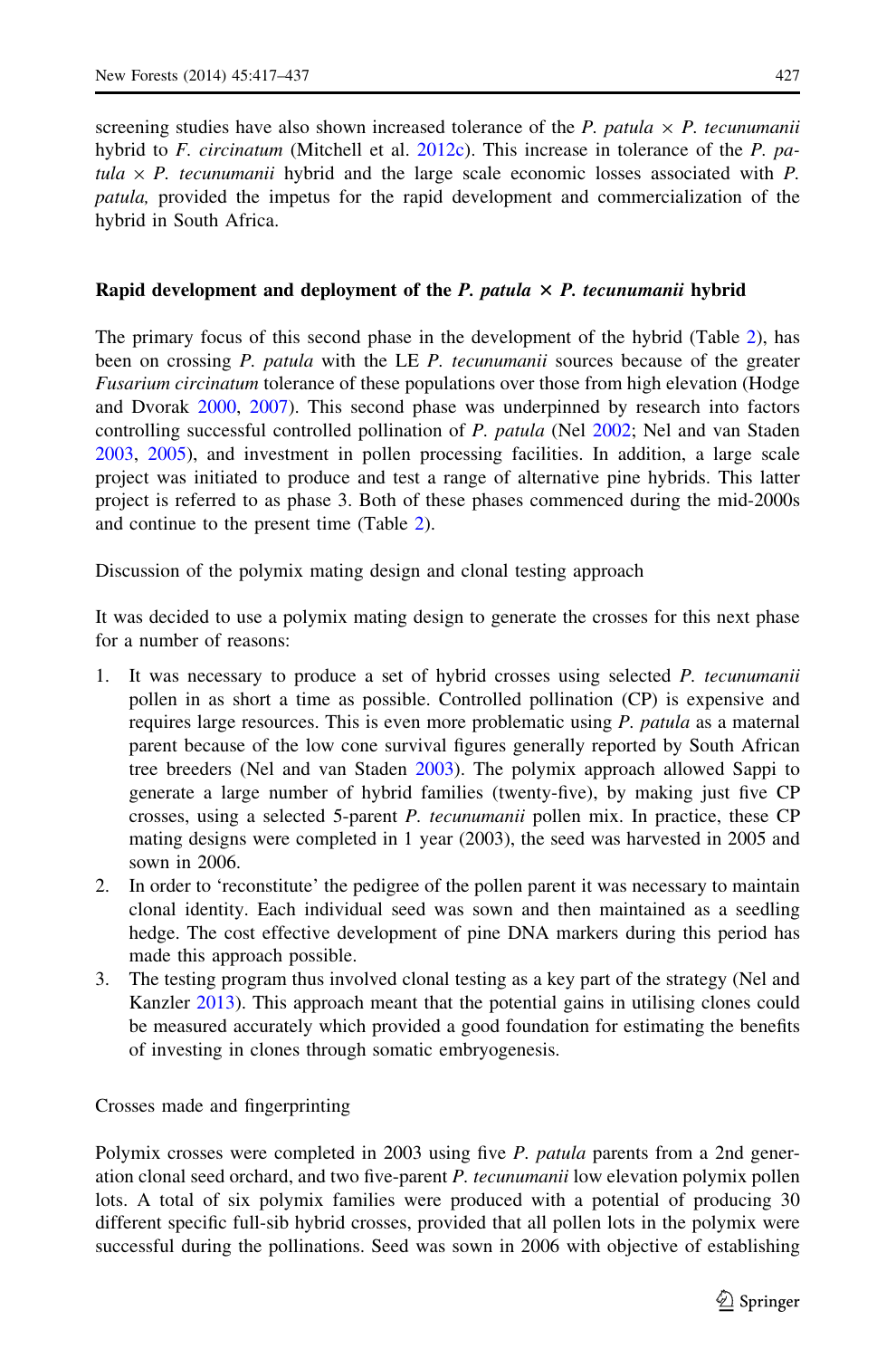one hundred seedling hedges per polymix cross (under a scenario of an equal representation of the five specific male parents it was hoped that this would yield around twenty individual hedges per hybrid family), giving a total of 600 hedges. In practice, after DNA finger-printing each hedge, the results revealed 26 specific crosses, with some unexpected crosses, as result of incorrect labelling of ramets in the breeding bank (Nel and Kanzler [2013\)](#page-19-0).

# Testing strategy and discussion

The testing of all the rooted cuttings produced from the 600 seedling hedges took place over 5 years (2007–2011) and involved a number of different tests—field plantings consisted of a combination of unreplicated block plantings and replicated clonal tests as well as nursery F. circinatum clonal screening trials.

# Clonal field tests

Rooted cuttings were produced from seedling hedges of the six P. patula  $\times$  P. tecunumanii LE polymix families. Individual seedling identity was retained for all rooted cuttings for every hedge, creating clonally identical rooted cuttings from every individual seedling. Fingerprinting results revealed the actual specific cross for each seedling-hedge, and each specific hybrid family was represented by differing numbers of clones.

A number of large clonal field tests (six), with these cuttings, was established across a range of sites (Nel and Kanzler [2013\)](#page-19-0). These trials consisted of 100–450 clones tested in four or six tree line plots with three to four replications. The objective of these trials was to accurately estimate the clonal variation and by retrospectively determining the full pedigree, obtain some estimates of general hybridising ability (GHA) and specific hybridising ability (SHA).

# Block plantings

An unreplicated block planting testing strategy was implemented to complement the replicated clonal field tests. These unreplicated block plantings, consisted of three  $7 \times 7$ tree plots, representing three hybrid polymix families, where each block was constituted as seven clones in seven tree line plots. In additional, each planting also included a  $7 \times 7$  tree square block of a 2nd generation P. patula bulk seed orchard seedlot that was currently being deployed commercially. All four treatments were managed equally, no replanting was done to recover seedling mortality occurring in the first few months following site establishment.

It was clearly recognized that any inferences for the individual clone and hybrid polymix family per site was very limited. However, the advantages of this approach were as follows:

- 1. The material from each seedling hedge was being produced continuously and erratically—opportunistic block plantings meant that the vegetative material being produced could be used efficiently and effectively;
- 2. A large number of sites could be established, rapidly and cost effectively—twenty sites over 3 years;
- 3. Pinus patula and the hybrid could be compared across a large number of sites, years and seasons.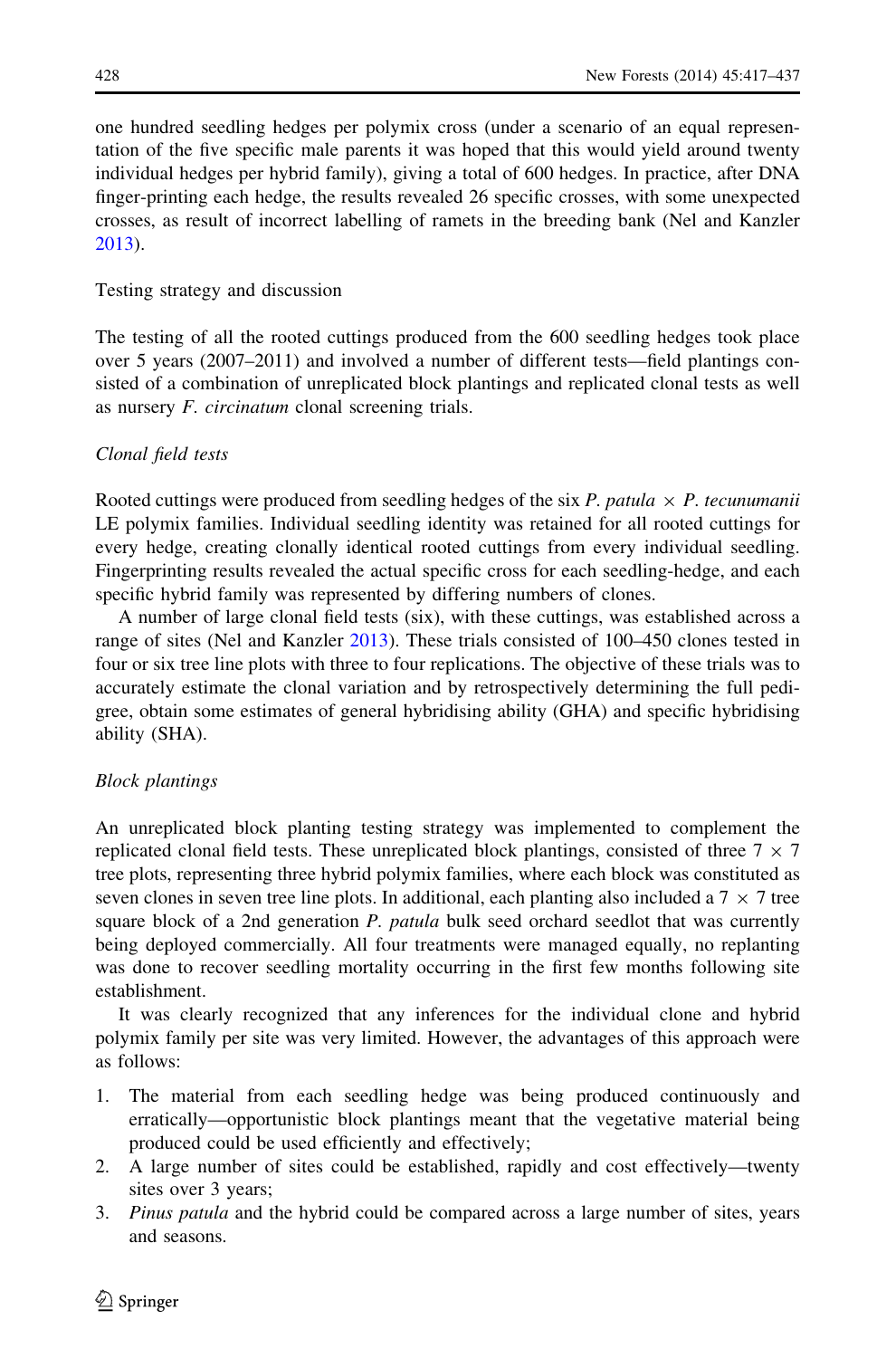- <span id="page-12-0"></span>4. The low cost and ease of establishment meant that these plantings could be placed on sites associated with a high degree of risk—for example, drought and frost;
- 5. It gave the opportunity to observe clonal differences, although perhaps not accurately quantify them.

#### Nursery Fusarium circinatum screening trials

Ten-month old rooted cuttings, using the same material as outlined above, with clonal identity retained were utilized in a number of nursery *F. circinatum* inoculation trials, carried out at the Forestry and Agricultural Biotechnology Institute (FABI), University of Pretoria, South Africa. Inoculation protocols originally developed by Oak et al. ([1987](#page-20-0)) were used for the inoculation studies, with some adaptions described in Porter et al. ([2014](#page-20-0)) and Nel et al.  $(2014)$  $(2014)$ . Lesion lengths caused by the *F. circinatum* inoculations were assessed 12 weeks after inoculation and the data was analysed using methods described by Nel et al. [\(2014\)](#page-20-0).

### Propagation of P. patula  $\times$  P. tecunumanii for the phase 3 study

Various pure and hybrid taxa, and families within each, were sown into Unigro  $98^{\text{m}}$  trays in January 2008 at the Sappi Shaw Research Centre located at Tweedie, South Africa. The seedlings were grown out under cover, on tables until approximately 8 months old. Seedlings were then planted into 4 l polythene bags of composted pine bark. Seven different taxa were tested (see Fig. 3), including two sources of P. patula and six pine hybrid combinations. Each taxa was represented by between three and six families and around 200–800 seedling hedges. Rooted cuttings from each of the hedges were produced between October 2008 and March 2012. Twenty-two settings of this material were harvested and rooted in greenhouse conditions. Two settings were excluded from the data analysis because they experienced system failures during rooting. Clonal identity of the mother hedge for each of the cuttings was maintained. Production and rooting data was recorded at the clonal level.



Fig. 3 Number of rooted cuttings established per hedge from the pure and hybrid taxa over a 42 month period (twenty settings), from 2008 to 2012 [reproduced with permission from Ford et al. [\(2013](#page-19-0))]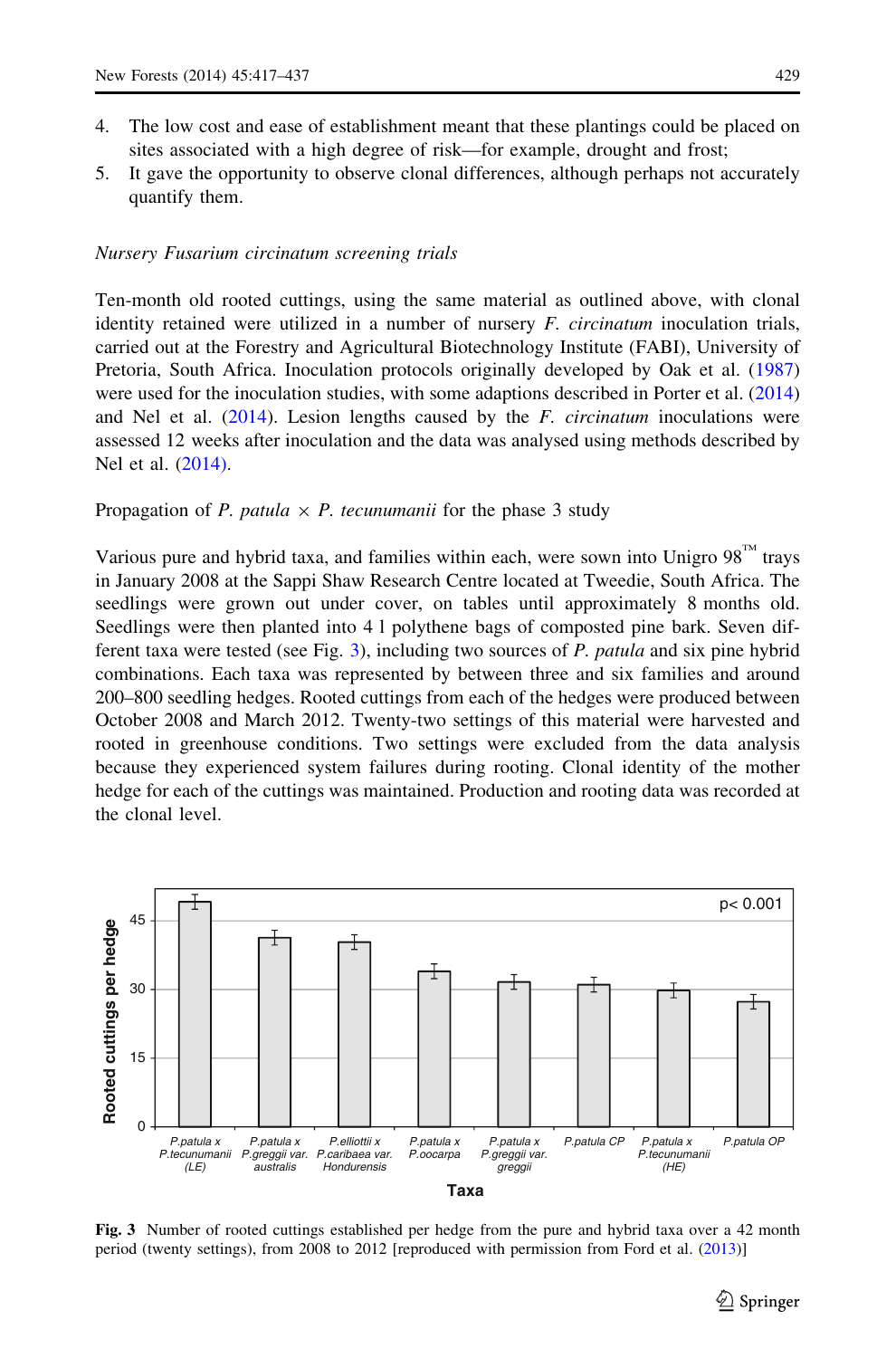Results and discussion from phase 3

### Hedge productivity in nursery

Rooting of the various P. patula hybrids was almost as good as the P. elliottii  $\times$  P. caribaea hybrid and were comparable or better than the rooting in the pure P. patula. The P. patula  $\times$  P. greggii var. australis and P. patula  $\times$  P. tecunumanii (LE) hybrids rooted significantly better than parental P. patula but there was no difference in the rooting of the P. patula produced by controlled and open pollination. The number of rooted cuttings produced per hedge, was highest in the P. patula  $\times$  P. tecunumanii (LE) hybrids followed by the P. patula  $\times$  P. greggii var. australis and P. elliottii  $\times$  P. caribaea hybrids (Fig. [3](#page-12-0)). Open pollinated P. patula produced less rooted cuttings than the controlled pollination source.

# Fusarium circinatum tolerance

Dying hedges in the nursery, during the period 2008–2012, were collected and sent to the Forestry and Agricultural Biotechnology Institute's TPCP diagnostic clinic at the University of Pretoria for molecular confirmation of infection with F. circinatum. Figure 4 shows that F. circinatum related mortality in open pollinated P. patula was significantly worse  $(P<0.001)$  than that observed in the control pollinated P. patula (selected for growth and tolerance) and in the P. patula  $\times$  P. tecunumanii (LE) hybrid, which were 32, 17 and 9 % respectively (LSD = 9.98 %). The P. patula hybrids with P. greggii and P. tecunumanii (HE) also showed significantly higher mortality through F. circinatum than the *P. patula*  $\times$  *P. tecunumanii* (LE) hybrid.

Results from a F. circinatum nursery inoculation experiment are shown in Fig. [5](#page-14-0). Tolerance to F. circinatum was assessed by measuring the lesion development from the



**Taxa**

Fig. 4 Species hedge mortality in the production trial which could be positively linked to infection with  $F$ . circinatum (reproduced with permission from Ford et al. ([2013\)](#page-19-0))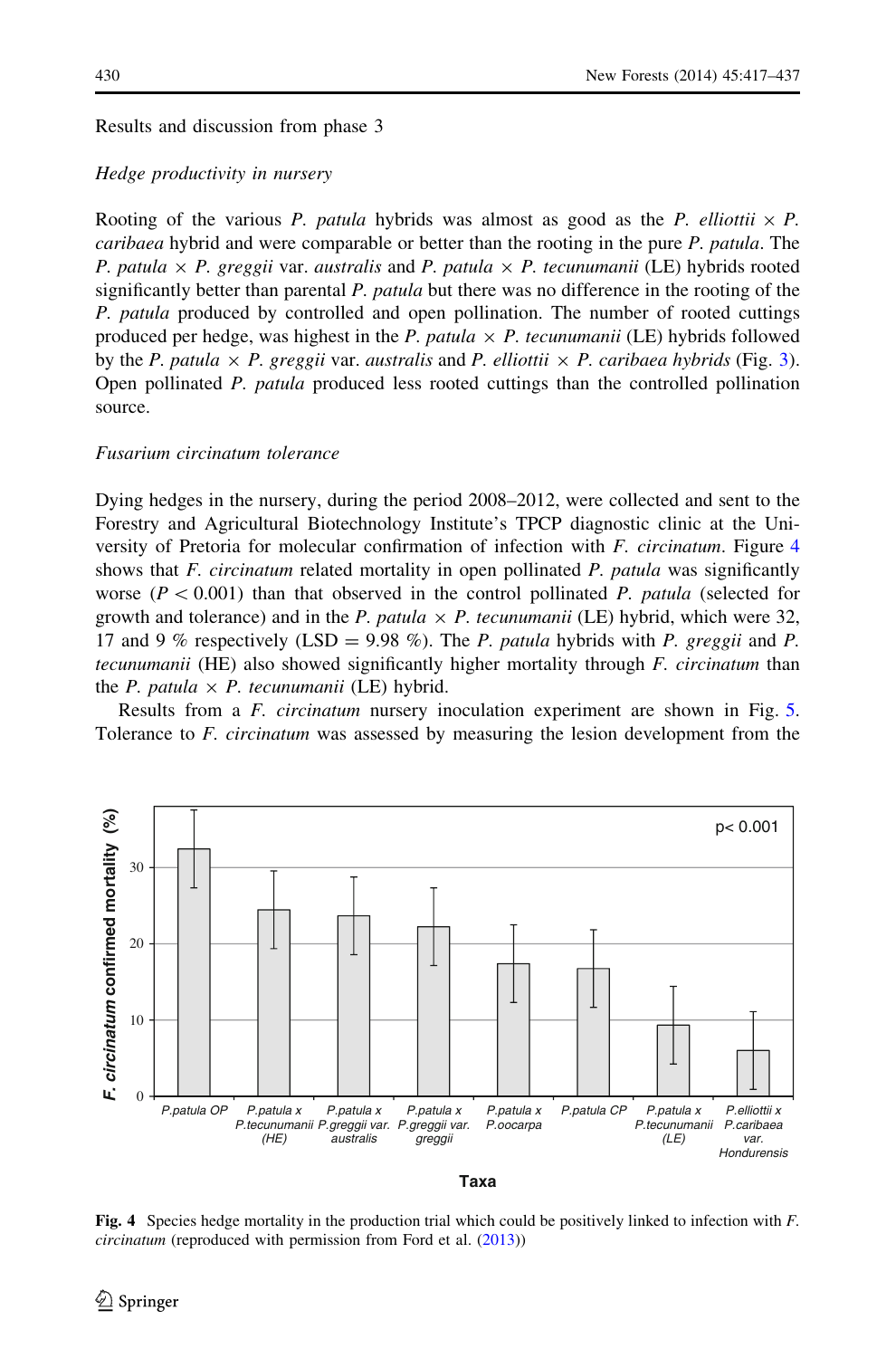<span id="page-14-0"></span>

Fig. 5 Mean stem kill (lesion length over plant height) results from two F. circinatum nursery inoculation experiments of a number of DNA finger-printed specific P. patula  $\times$  P. tecunumanii low elevation hybrid families, P. patula hybrid parents, and other species controls such as P. tecunumanii (Ptec), P. elliottii (Pell) and P. radiata (Prad). Lower stem-kill values indicate higher tolerance and highly significant differences between treatments were noted. P and T numbers refer to specific families of P. patula and P. tecunumanii

top, along the stem of inoculated plants, 8 weeks after inoculation, expressed as a proportion of the total length of the plant stem (stem-kill). Results indicate that the control species P. tecunumanii LE and P. elliottii had stem-kill proportion values lower than  $4\%$ , indicating high levels of tolerance to  $F$ . circinatum. The various  $P$ . patula open-pollinated hybrid parent selections, together with the  $P$ . *radiata* species control had the highest stemkill values, ranging between 12 and 26 %. The various P. patula  $\times$  P. tecunumanii LE hybrid specific families ranged between the P. tecunumanii LE and P. patula, with stemkill values of between 2 and 9 %. Most hybrid families displayed stem-kill values which were closer to the *P. tecunumanii* than the *P. patula* parent species.

#### Establishment and survival

The survival at 9 months of both the commercial P. patula and the P. patula  $\times$  P. tecunumanii LE hybrid was assessed across thirteen sites within the block plantings. At each site, all treatments received the same management. Survival was generally better for the hybrid than the pure species, but it was apparent that on certain sites, especially those where frost damage was recorded, the hybrid performed more poorly than the pure species. Averaged across all sites, but excluding the sites where it could be verified that mortality in the hybrid was associated with frost, the hybrid had between 10 and 15 % higher survival than the P. patula.

#### Growth and stem form

Volume growth at 4 years was assessed across six sites in the oldest block plantings planted during 2007. These six sites included a large range in elevation, ranging from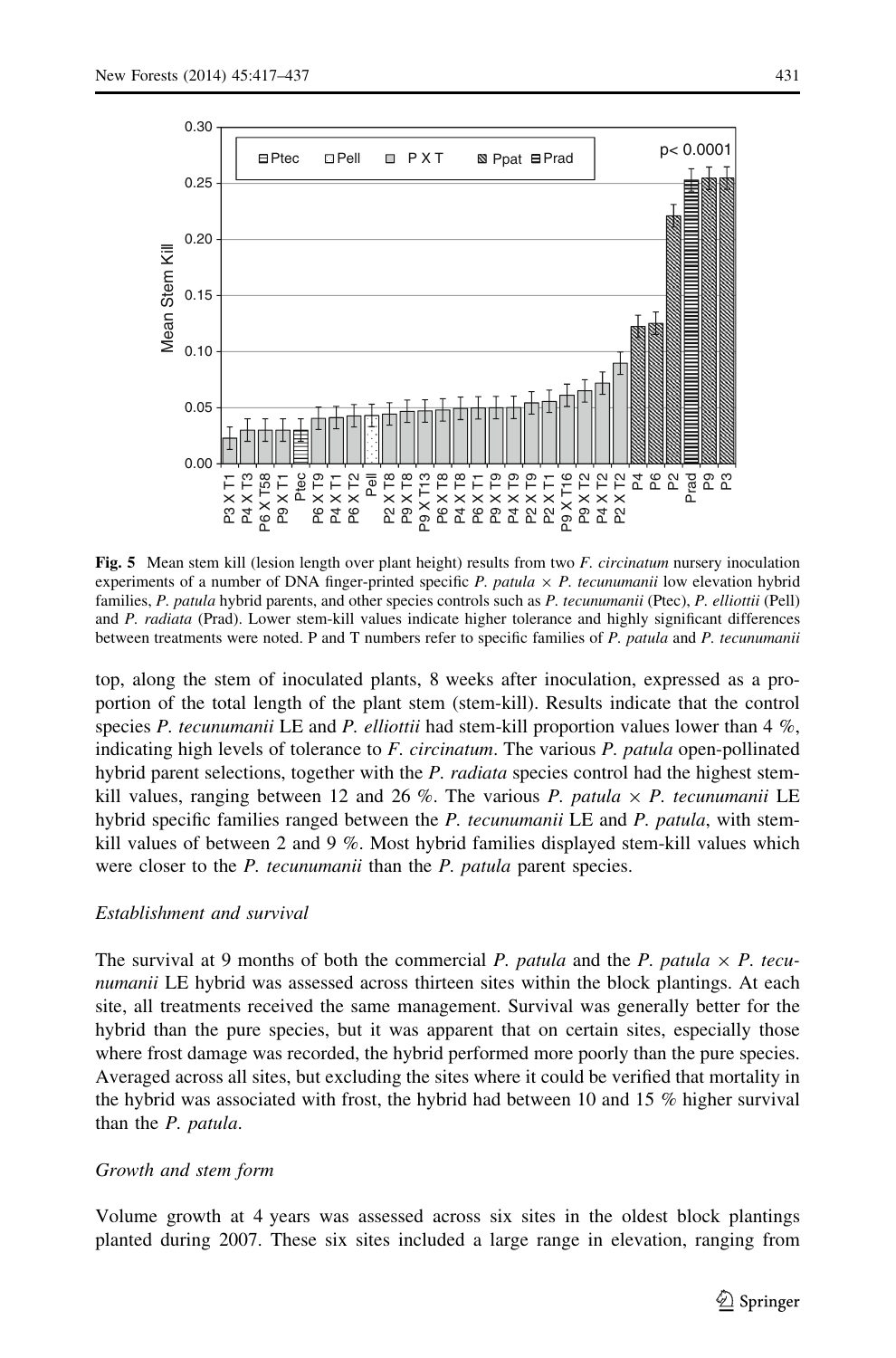

Fig. 6 Four-year volume growth of P. patula and P. patula  $\times$  P. tecunumanii (low elevation) hybrid over six sites planted during 2007

Mamre (1,770 m), Grootgeluk (1,481 m), Kalmoesfontein (1,358 m), Montrose (1,322 m), Nooitgedacht (1,251 m) to Shafton (1,180 m). Heights and diameter at breast height were assessed for all trees and mean tree volume for these six sites are presented in Fig. 6. The P. patula  $\times$  P. tecunumanii LE hybrid was more productive on all six sites and the average growth improvement over P. patula was 46  $%$  at 4 years.

Stem form, and in particular stem breakage problems were assessed in both the block plantings and clonal trials. Generally the stem form was excellent and little evidence of stem breakage, or other problems, were encountered.

# Cold/frost tolerance

The commercial P. patula plantations are restricted to the summer rainfall areas of Southern Africa, at latitudes between 23 and  $30^{\circ}$ S, and mean annual temperatures less than 17  $\degree$ C with the species being characterised as having relatively good frost tolerance (Morris and Pallett [2000\)](#page-19-0). In its native habitat the species occurs in a montane belt from 16 to 24<sup>°</sup> latitude with temperatures on many sites dropping to well below zero from 5 to 101 days per year (Dvorak et al. [2000a](#page-18-0)). The LE P. tecunumanii, on the other hand, occurs at elevations below 1,500 m and latitudes between 13 and  $17^{\circ}$ . These populations are unlikely to experience much frost at all (Dvorak et al. [2000b\)](#page-19-0). Minimum temperatures for these two species have been estimated as  $-9$  °C for P. patula and 0 °C for LE P. tecunumanii (Dvorak, pers. comm.). Given the more tropical nature of the latter parent, some frost susceptibility in the hybrid would be expected.

A description of frost and cold problems in South Africa

The plantation sites currently planted to P. patula are situated at higher elevations and are often associated with mountainous terrain. The cold events in South Africa are linked with calm night air, clear sky and low dew-point temperature and involve radiation frost. Cold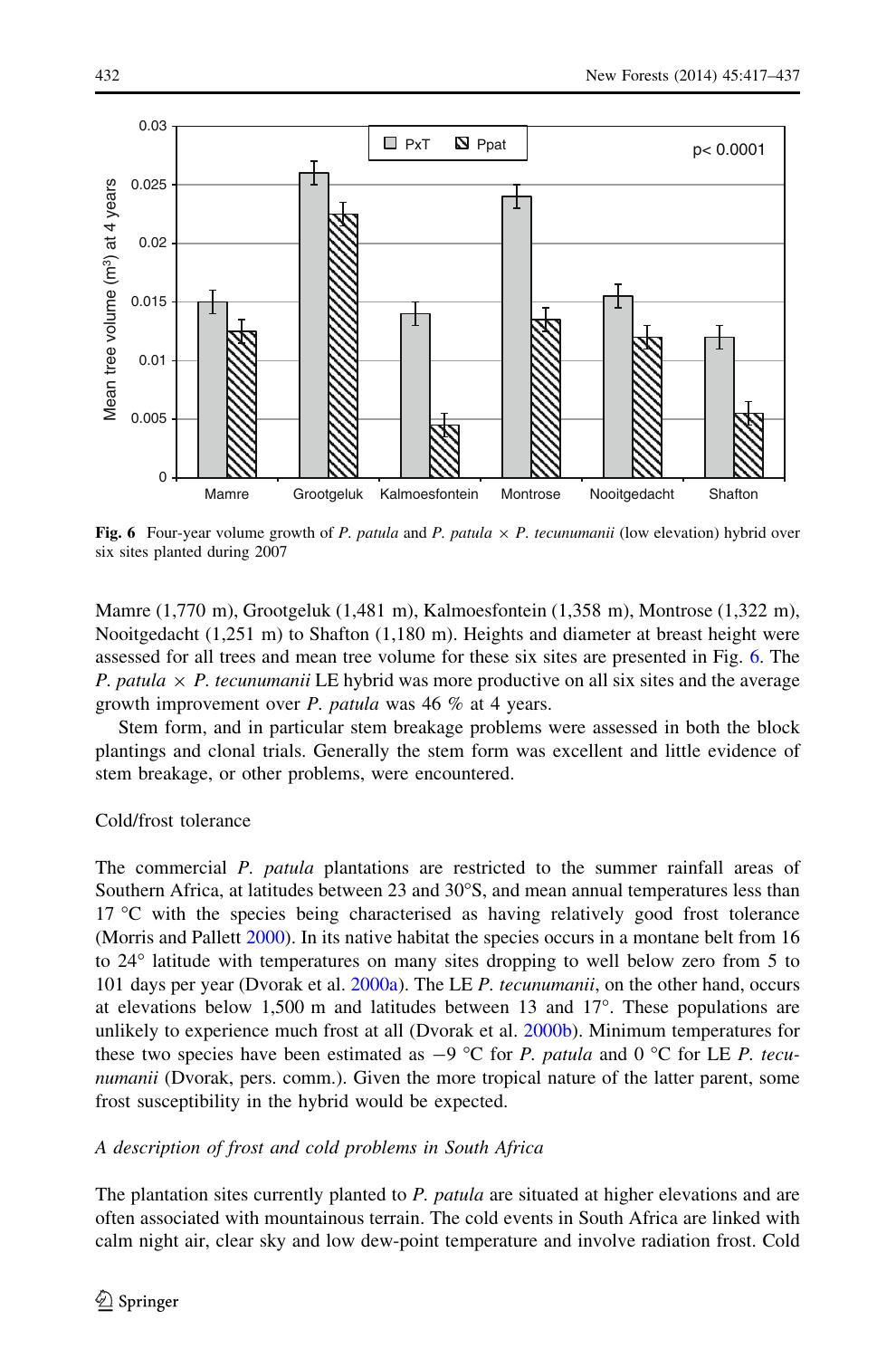air drainage results in the most severe frosts occurring in areas where the cold air accumulates (commonly referred to as "frost pockets"). Between 20 and 40 frost events (i.e. minimum temperature below  $0^{\circ}C$ ) occur per annum along the southern and south-eastern escarpment areas (Schulze and Maharaj [2007\)](#page-20-0). Rapid and sudden drops in temperatures can occur from May through to September and diurnal fluctuations of more than  $20-30$  °C are not uncommon. Frosts either early in the autumn (May/June) or spring (September) are often associated with freeze damage.

#### A comparison between P. patula and the hybrid from field trials

Tree mortality as a result of frost has been identified over a number of sites where the hybrid has been planted alongside P. patula. At two of the sites, Helvetia and Nooitgedacht, the survival of the hybrid after a documented frost event was substantially poorer than the *P. patula*. Electronic data loggers were placed on both sites for a period of 4 months during winter and temperatures were recorded hourly. Minimum night time temperatures on the Helvetia site, dropped to around  $-8$  °C on two consecutive days and substantial mortality amongst the hybrid genotypes was recorded. Nevertheless, clear differences between clones within the hybrid polymix families were apparent, clonal lines in adjacent plots differed in survival from 0 to 100 %, demonstrating that genetic differences for cold tolerance within the *P. patula*  $\times$  *P. tecunumanii* LE hybrid were present.

The higher frost susceptibility of the hybrid presents a key challenge in the commercialisation of the hybrid as a replacement for P. patula. Two approaches are possible in managing this risk; utilise the genetic variation present and attempt to breed for frost tolerance or avoid areas with a high degree of frost risk by identifying and mapping these sites carefully. Both of these strategies have been utilised.

#### Evidence of genetic variation in frost tolerance

In order to explore the genetic component for frost tolerance, seed from a number of families of both P. patula and P. tecunumanii parents, as well as specific hybrid families were screened for frost tolerance using the electrolyte leakage method as described in Hodge et al. ([2012](#page-19-0)). The results of this study showed that the frost tolerance of the hybrid families was intermediate between the two parent species and that the P. patula parents contributed most of the variation in frost tolerance among the hybrids (Cerda [2012\)](#page-18-0).

#### Mapping of frost risk

Night time land surface temperatures derived from MODIS (MOD11A1 product) were used to determine the occurrence and severity of frost for all afforested areas in South Africa at a 1 km  $\times$  1 km pixel resolution. Frost occurrence was expressed as the number of days that the surface temperature for a particular pixel was below 0  $\degree$ C (Pouteau et al. [2011\)](#page-20-0) and the frost severity was calculated using the absolute minimum temperature of a pixel (Lindkvist and Chen [1999\)](#page-19-0). Frost maps derived from satellite data are useful for identify regional patterns of risk (Pouteau et al. [2011\)](#page-20-0) but are too coarse for the investigation of frost risk at a local compartment scale. For this reason additional topographical variables derived from a 20 m  $\times$  20 m digital elevation model were incorporated to account for the possibility of localized cold air accumulation (Lindkvist et al. [2000](#page-19-0)). Preliminary results are meaningful and further research is been implemented to verify and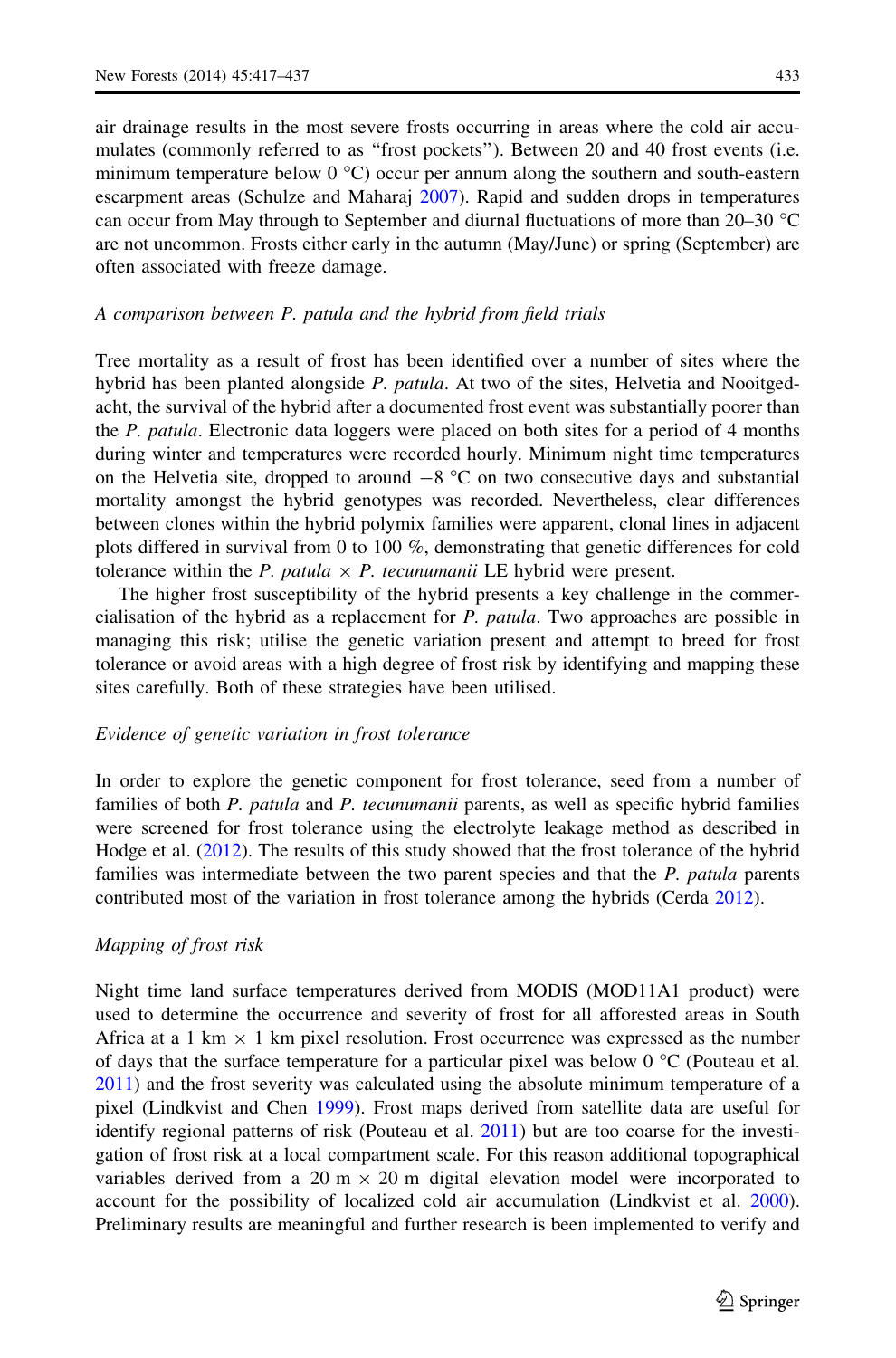operationalize the compartment scale model. This accurate mapping of forest land has allowed Sappi to deploy the hybrid more precisely and reduce the risk of frost damage.

#### General conclusions

The extensive research and testing documented in this paper, comparing P. patula with the P. patula  $\times$  P. tecunumanii hybrid has shown that the hybrid has;

- Better tolerance to *F. circinatum* and improved post-planting survival
- Superior volume growth, with a 46  $\%$  improvement at 48 months
- An effective and economic propagation method
- Acceptable wood and pulping properties with similar wood density to P. patula
- Large clonal differences that may be exploited via somatic embryogenesis
- Greater tolerance to warmer sites
- Greater susceptibility to frost damage that impacts on survival on some sites, although genetic differences in frost tolerance are apparent and can be exploited

In summary the P. patula  $\times$  P. tecunumanii (LE) hybrid has performed well across the entire range of sites within the temperate zone in Southern Africa and is a viable and economically beneficial replacement for P. patula on many sites.

#### A discussion of future considerations

The operational deployment of the P. patula  $\times$  P. tecunumanii hybrid has been approached (and structured) by defining four phases (Table [2](#page-3-0)). Phase 4 involves the production and testing of a large number of additional hybrid families through a large factorial mating design. This phase is currently underway and will result in a broader, more sustainable deployment of this hybrid into the future and across the large range of temperate sites. In addition, the actual environmental niches of the P. patula  $\times$  P. tecunumanii (LE), P. patula  $\times$  P. tecunumanii (High elevation) and P. patula taxa needs to be more clearly defined by extensive and careful site  $\times$  Taxa (species and hybrid) testing. In the medium term, P. patula may not be entirely replaced by the hybrid because there are some sites that experience severe frost events.

Breeders should also take cognisance of the many other challenges that southern African plantations will face in the next few years. These include global climate change with the resultant changes in the sub-region (Davis [2011\)](#page-18-0), increasing incidence of pests and diseases (Wingfield et al. [2010](#page-20-0)) as well as changing markets and expansion of plantations into new areas in Africa and elsewhere. Thus they will need to constantly be looking for new opportunities to exploit and effectively utilise the variation available to them, including the possibility of other hybrid combinations. One future consideration which has not been addressed, that should be considered by southern African softwood breeders is briefly explored below.

During the last 30 years, many organisations in the sub-region have been acquiring and testing substantial breeding material from a range of closed cone pines with the help of Camcore and others (Dvorak [2000\)](#page-18-0). These species include P. patula, P. tecunumanii, P. greggii, P. pringlei, P. jaliscana and P. oocarpa. In all of these species the material has been acquired in a structured way that includes both provenance and family identity. The result is that variation at the species, provenance and family level has been quantified for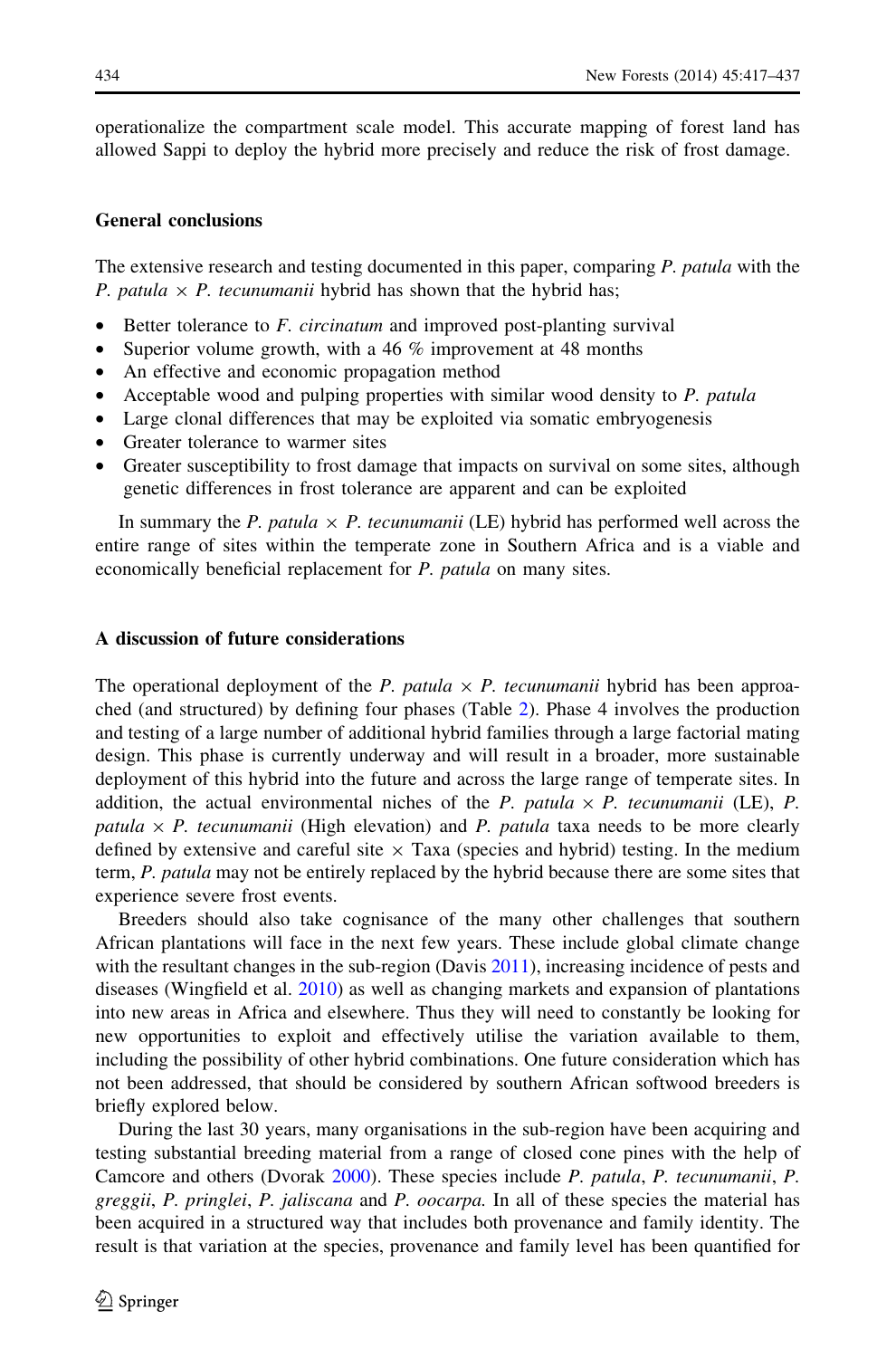<span id="page-18-0"></span>many economically important traits such as growth (Hodge and Dvorak [2012\)](#page-19-0), frost tolerance (Mitchell et al. [2013;](#page-19-0) Hodge et al. [2012\)](#page-19-0), wood properties (Camcore Annual Report 2008a, b; Stanger [2003](#page-20-0)) and F. circinatum tolerance (Hodge and Dvorak [2000,](#page-19-0) [2007\)](#page-19-0). It is suggested that this variation on a species (and provenance) level should be utilised in future hybrid mating designs. In this way it may be possible to understand and quantify hybrid genetic parameters on a species and provenance (within species) level. In addition, it has

recently been suggested (de Resende and de Assis 2008) that making further 'hybrid advanced generation' crosses amongst selected hybrid trees, or backcrosses to specific populations to create 'synthetic populations' might be advantageous. The wide genetic diversity in pines makes this an intriguing possibility for southern African tree breeders.

Acknowledgments The authors would like to thank the following organizations for help in carrying out various aspects of the work—FABI, FMG, Camcore and the CSIR. In addition the input and work of several members of the Sappi team are gratefully acknowledged. These include Kgosi Mongwaketsi, Eric Simelane, Mthokozisi Makhathini, Jacob Crous, Riyad Ismail, Leigh Williams and Luke Solomon.

# **References**

- Barnes RD, Styles BT (1983) The closed-cone pines of Mexico and Central America. Commonw Forest Rev 62(2):81–84
- Bayley AD, Blakeway F (2002) Deployment strategies to maximise value recovery from tree improvement: the experience of two South African companies. S Afr For J 195:11–22
- Camcore Annual Report (2008a) Progress in hybrid testing. Department of Forestry and Environmental Resources, NC State University, Raleigh, NC, p 41
- Camcore Annual Report (2008b) Wood properties species characterisation. Department of Forestry and Environmental Resources, NC State University, Raleigh, NC, p 24
- Camcore Annual Report (2009) Progress in hybrid testing. Department of Forestry and Environmental Resources, NC State University, Raleigh, NC, p 35
- Cerda DA (2012) Geographical variation of cold hardiness in Pinus patula provenances and genetic inheritance of cold hardiness in *Pinus patula*  $\times$  *Pinus tecunumanii* hybrids. M.Sc. North Carolina State University, Raleigh, p 91
- Coutinho TA, Steenkamp ET, Mongwaketsi K, Wilmot M, Wingfield MJ (2007) First outbreak of pitch canker in a South African pine plantation. Australas Plant Pathol 36:256–261
- Critchfield WB (1967) Crossability and relationships of the closed-cone pines. Silvae Genetica 16(3):89–120
- Crous JW (2005) Post establishment survival of Pinus patula in Mpumalanga, 1 year after planting. S Afr For J 205:3–11
- Davis CL (2011) Climate risk and vulnerability: a handbook for Southern Africa. Council for Scientific and Industrial Research, Pretoria, p 92
- de Resende MDV, de Assis TF (2008) Seleção Recorrente Reciproca entre Populações Sintéticas Multi-Espécies (SRR-PSME) de Eucalipto. Pesquisa Florestal Brasileira 57:57–60
- Dommisse EJ (1994) Thermomechanical pulping (TMP) and chemothermomechanical pulping (CTMP) of South African grown pine species: a comparative study. M.Sc. University of Stellenbosch, South Africa, p 175
- Dungey HS (2001) Pine hybrids: a review of their use, performance and genetics. For Ecol Manag 148:243–258
- Dvorak WS (2000) Positioning tree improvement programs to utilize advances in new technologies. In: IUFRO: forest genetics for the next millennium, Durban, South Africa, pp 16–21
- Dvorak WS, Lambeth CC (1993) Results of a survey to determine cone and seed production of Pinus tecunumanii in the tropics and subtropics. In: Lambeth CC, Dvorak WS (eds) Proceedings of the IUFRO S2.02.08 breeding tropical trees, Cartagena and Cali, Columbia
- Dvorak WS, Lambeth CC, Li B (1993) Genetic and site effects on stem breakage in Pinus tecunumanii. New Forest 7:237–253
- Dvorak WS, Jordan AP, Hodge GR, Romero JL (2000a) Assessing the evolutionary relationships of pines in the Oocarpae and Australes subsections using RAPD markers. New Forest 20:163–192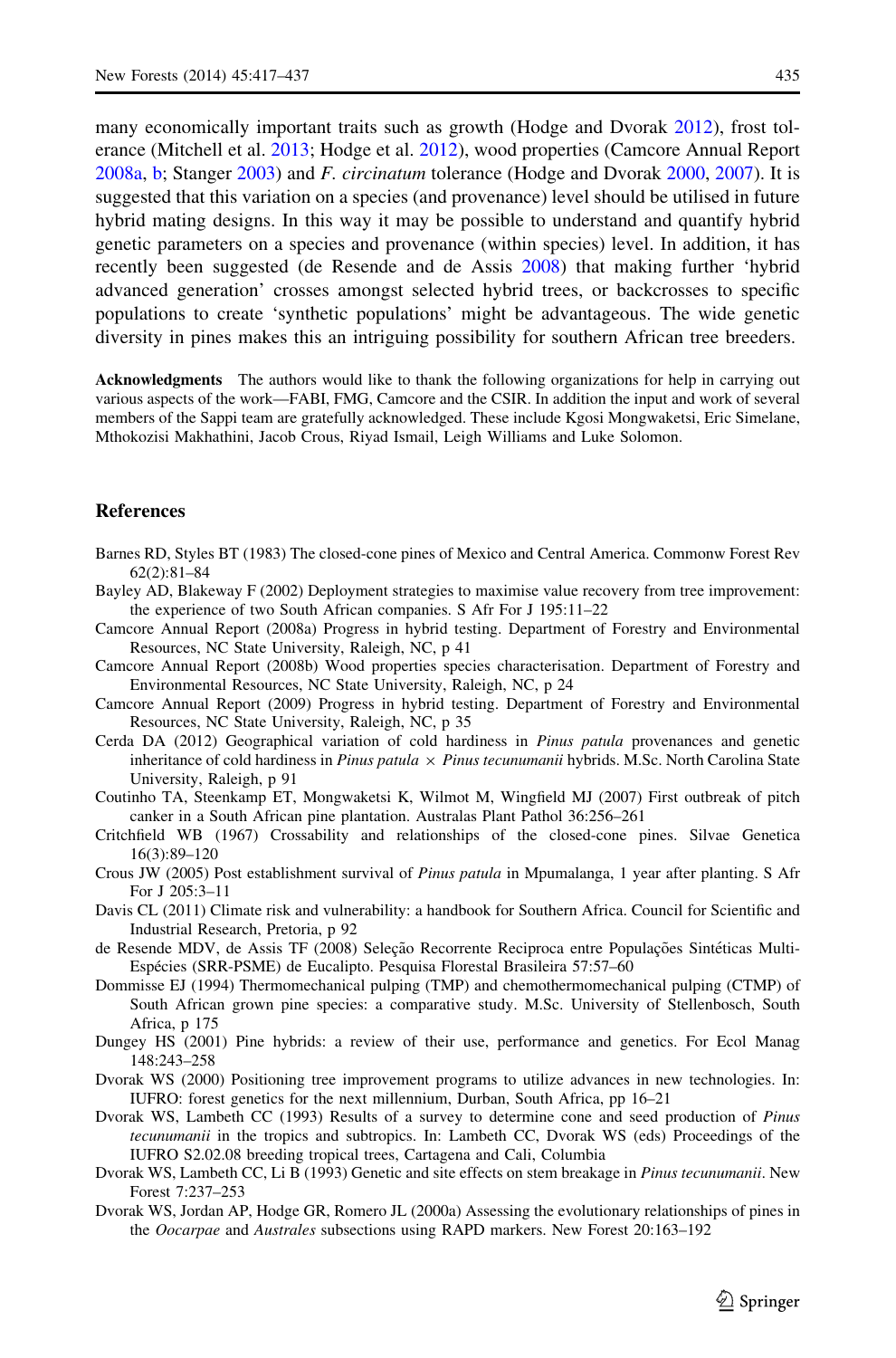- <span id="page-19-0"></span>Dvorak WS, Hodge GR, Kietzka JE, Malan FS, Osorio LF, Stanger T (2000a) Pinus patula. In: Conservation and testing of tropical and subtropical forest tree species by the Camcore cooperative. College of Natural Resources, North Carolina State University, Raleigh, pp 148–173
- Dvorak WS, Hodge GR, Gutierrez EA, Osorio LF, Malan FS, Stanger T (2000b). Pinus tecunumanii. In: Conservation and testing of tropical and subtropical forest tree species by the Camcore cooperative. College of Natural Resources, North Carolina State University, Raleigh, pp 188–209
- Falkenhagen E (1990) Early mortality in *Pinus tecunumanii* provenance trials in South Africa. Commonw Forest Rev 69(1):163–192
- FES (2008) Report on commercial timber resources and primary roundwood processing in South Africa— 2006/2007. Pretoria, compiled by Forestry Economics Services CC on behalf of Directorate: Forestry Technical and Information Services, p 137
- Ford CM, Jones NJ, Chirwa PWC (2014) *Pinus patula* and pine hybrid hedge productivity in South Africa: a comparison between two vegetative propagation systems exposed to natural infection by *Fusarium* circinatum. South For 76(2) (in press)
- Hodge GR, Dvorak WS (2000) Differential response of Central American and Mexican pine species and Pinus radiata to infection by the pitch canker fungus. New Forest 19(3):241–258
- Hodge GR, Dvorak WS (2007) Variation in pitch canker (Fusarium circinatum) resistance among provenances of P. patula and P. tecunumanii from Mexico and Central America. New Forest 33(2):193-206
- Hodge GR, Dvorak WS (2012) Growth potential and genetic parameters of four Mesoamerican pines planted in the Southern Hemisphere. South For 74(1):27–49
- Hodge GR, Dvorak WS, Tighe ME (2012) Comparisons between laboratory and field results of frost tolerance of pines from the southern USA and Mesoamerica planted as exotics. South For 74(1):7–17
- Kanzler A (2006a) Five-year results from a progeny trial testing a range of P. patula  $\times$  P. tecunumanii families at Hlelo. Pine breeding report 17/2006, Sappi, p 6
- Kanzler A (2006b) The variation in density amongst a range of Pinus tecunumanii provenances and families across three sites at Usutu. Sappi research document 03/2006, Sappi, p 13
- Kanzler A (2007) A review of the Pinus patula  $\times$  P. tecunumanii hybrid within Sappi. Sappi research document 04/2007, Sappi, p 36
- Kanzler A (2012) Selection and breeding for wood properties in the *Pinus patula*  $\times$  *P. tecunumanii* hybrid. Presentation at the 9th Southern African plant breeding symposium, Skukuza
- Kanzler A, Payn K, Nel A (2012) Performance of two Pinus patula hybrids in southern Africa. South For 74(1):19–25
- Lindkvist L, Chen D (1999) Air and soil frost indices in relation to plant mortality in elevated clear felled terrain in Central Sweden. Clim Res 12:65–75
- Lindkvist L, Gustavsson T, Bogren J (2000) A frost assessment method for mountainous areas. Agric Forest Meteorol 102:51–67
- Malan FS (1994) The quality and wood properties of four provenances of South-African grown *Pinus* tecunumanii. Ann Sci For 51:203–212
- Mitchell RG, Steenkamp ET, Coutinho TA, Wingfield MJ (2011) The pitch canker fungus: implications for South African forestry. South For 73(1):1–13
- Mitchell RG, Coutinho TA, Steenkamp ET, Herbert M, Wingfield MJ (2012a) Future outlook for Pinus patula in South Africa in the presence of the pitch canker fungus (Fusarium circinatum). South For 74(4):203–210
- Mitchell RG, Wingfield MJ, Hodge GR, Steenkamp ET, Coutinho TA (2012b) Selection of Pinus spp. in South Africa for tolerance to infection by the pitch canker fungus. New Forest 43:473–489
- Mitchell RG, Wingfield MJ, Hodge GR, Steenkamp ET, Coutinho TA (2012c) The tolerance of Pinus patula  $\times$  Pinus tecunumanii, and other pine hybrids, to *Fusarium circinatum* in greenhouse trials. New Forest. doi:[10.1007/s11056-012-9355-3](http://dx.doi.org/10.1007/s11056-012-9355-3)
- Mitchell RG, Wingfield MJ, Hodge GR, Dvorak WS, Coutinho TA (2013) Susceptibility of provenances and families of Pinus maximinoi and Pinus tecunumanii to frost in South Africa. New Forest 44(1):135–146
- Morris A (2010) A review of pitch canker fungus (*Fusarium circinatum*) as it relates to plantation forestry in South Africa. Sappi research document 08/2010, Sappi, p 35
- Morris AR, Pallett R (2000) Site requirement and species matching: pines. In: Owen DL (ed) South African forestry handbook, vol 1. Southern African Institute of Forestry, Pretoria, pp 80–84
- Nel A (2002) Factors influencing controlled pollination of Pinus patula. M.Sc. thesis, University of Natal, p 100
- Nel A, Kanzler A (2013) Pitch canker fungus inoculation screening and early field-growth of clonally propagated and DNA finger-printed Pinus patula  $\times$  P. tecunumanii hybrid polymix families.